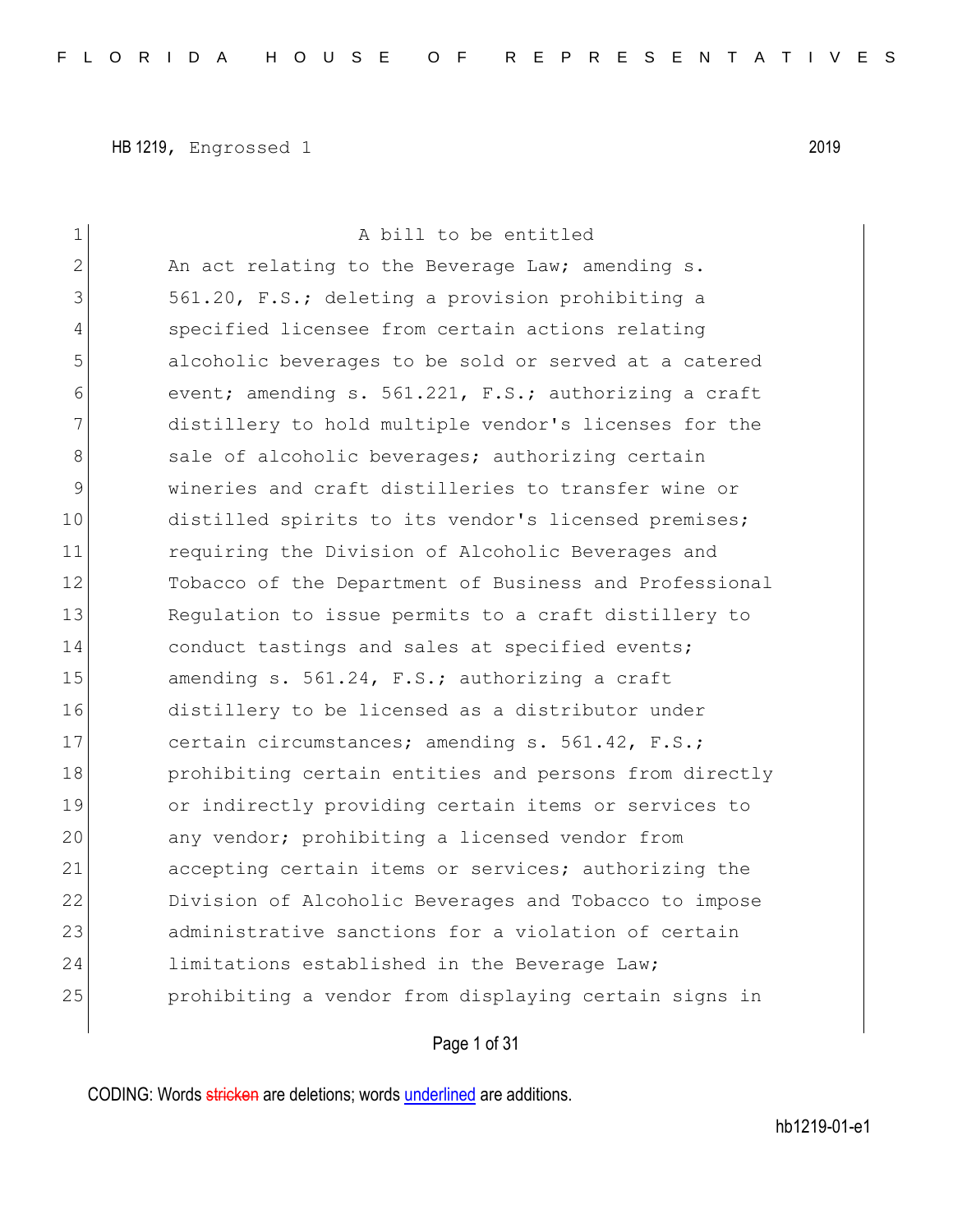26 the window or windows of his or her licensed premises; 27 authorizing certain entities and persons to give, 28 lend, furnish, or sell certain advertising material to 29 certain vendors; providing a definition for the term 30 "decalcomania"; providing exemptions relating to tied 31 house evil for certain sales and purchases of 32 merchandise; providing conditions for the exemptions; 33 31 providing a definition for the term "merchandise"; 34 prohibiting a manufacturer or importer of malt 35 beverages from soliciting or receiving any portion of 36 certain payments from its distributors; providing a 37 definition for the term "negotiated at arm's length"; 38 specifying that a brand-naming rights agreement does 39 not obligate or place responsibility upon a 40 distributor; providing civil penalties for violations 41 by manufacturers or importers of malt beverages or 42 vendors; providing applicability; prohibiting the 43 division from imposing certain civil penalties that 44 are greater than the financial value of a brand-naming 45 rights agreement; amending s. 562.34, F.S.; conforming 46 provisions to changes made by the act; creating s. 47 562.65, F.S.; providing definitions; authorizing a 48 licensed vendor of alcoholic beverages to allow dogs 49 and cats in certain designated areas on their licensed 50 premises; providing conditions for dogs or cats to be

Page 2 of 31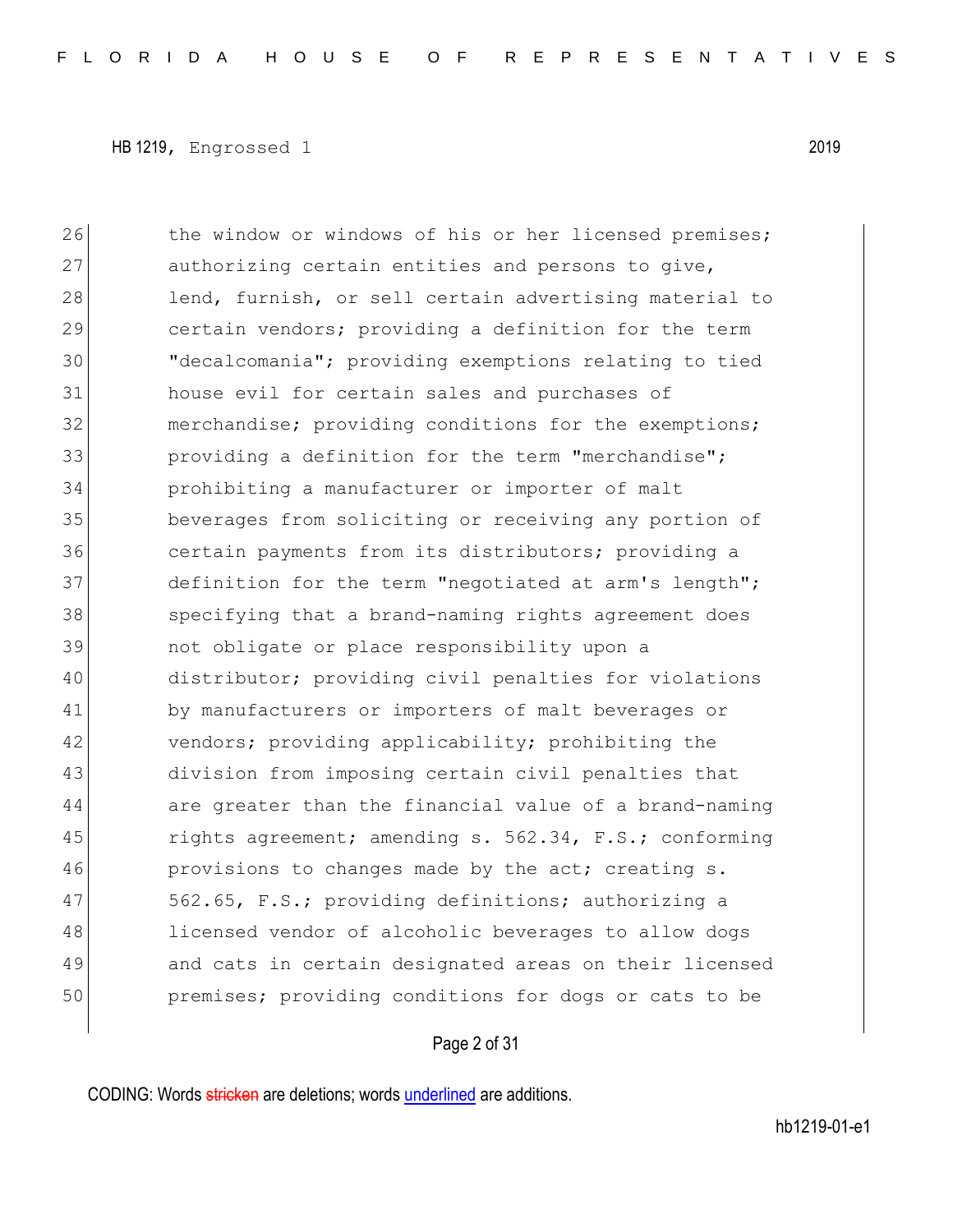51 allowed in a licensed premises; providing rulemaking; 52 amending s. 563.06, F.S.; revising limitations on the 53 size of malt beverage containers; repealing s. 564.05, 54 F.S., relating to limitations on the size of 55 individual wine containers; amending s. 564.055, F.S.; 56 authorizing cider to be packaged, filled, refilled, or 57 sold in a growler under certain conditions; providing 58 requirements; providing penalties; revising 59 limitations on the size of cider containers; amending 60 s. 564.09, F.S.; revising provisions that authorize a 61 **restaurant to allow patrons to remove partially** 62 consumed bottles of wine from a restaurant for off-63 **premises consumption; amending s. 565.03, F.S.;** 64 revising definitions; revising the requirements for 65 the sale of branded products by a licensed craft 66 distillery to consumers; deleting a provision that 67 prohibits a craft distillery from selling more than 68 six individual containers of a branded product to a 69 consumer; revising requirements relating to the 70 shipping of distilled spirits to consumers by a craft 71 distillery; providing that it is unlawful to transfer 72 a certain distillery license, or ownership in a 73 distillery license, to certain individuals or 74 entities; prohibiting a craft distillery from having 75 its ownership affiliated with certain other

Page 3 of 31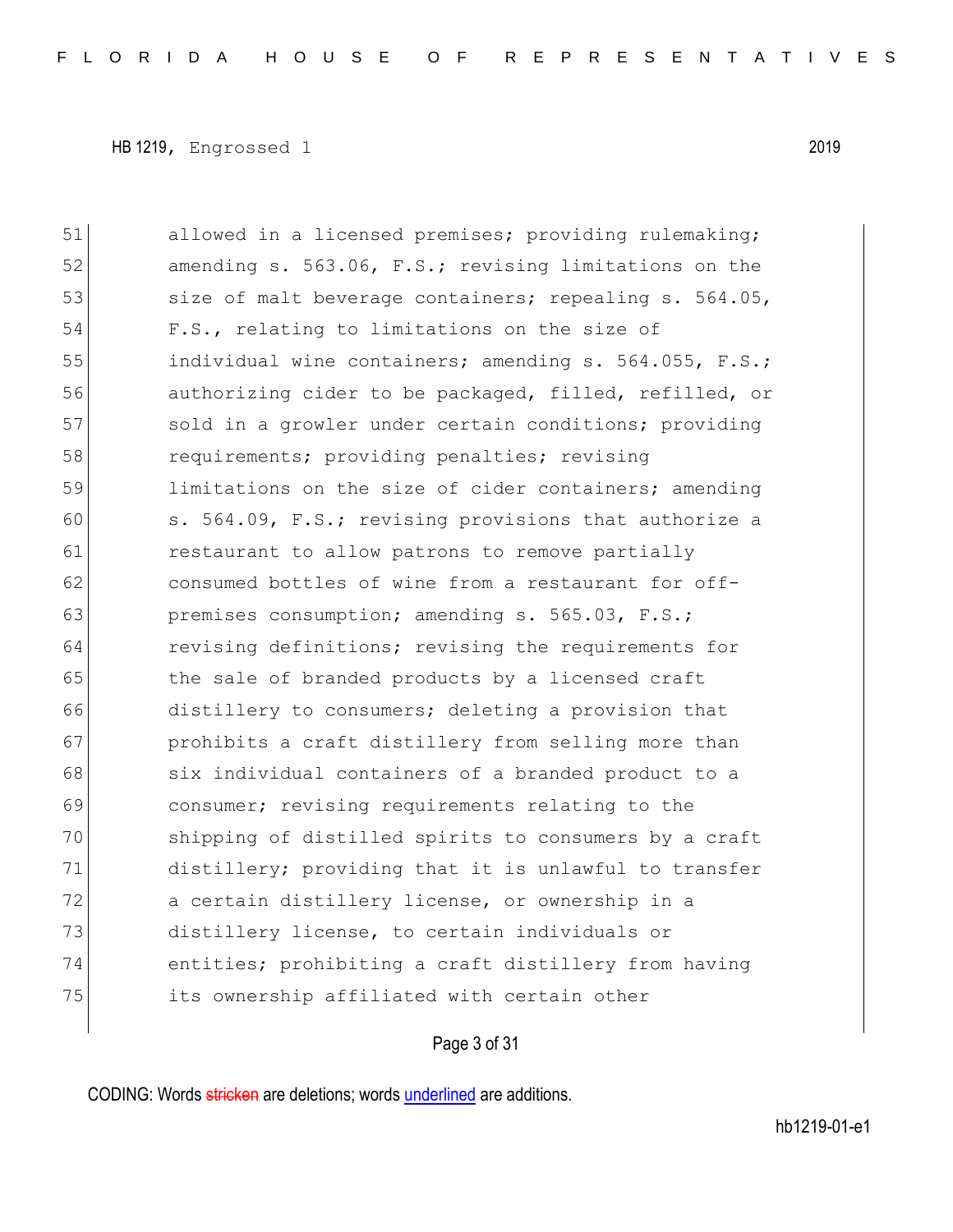```
HB 1219, Engrossed 1 2019
```
Page 4 of 31 76 distilleries; authorizing a craft distillery to 77 transfer specified distilled spirits to its souvenir 78 qift shop; requiring a craft distillery to submit 79 certain excise taxes; amending s. 565.17, F.S.; 80 authorizing a craft distillery to conduct spirituous 81 beverage tastings under certain circumstances; 82 **providing an effective date.** 83 84 Be It Enacted by the Legislature of the State of Florida: 85 86 Section 1. Paragraph (a) of subsection (2) of section 87 561.20, Florida Statutes, is amended to read: 88 561.20 Limitation upon number of licenses issued.-89 (2)(a) The limitation of the number of licenses as 90 provided in this section does not prohibit the issuance of a 91 special license to: 92 1. Any bona fide hotel, motel, or motor court of not fewer 93 than 80 quest rooms in any county having a population of less 94 than 50,000 residents, and of not fewer than 100 guest rooms in 95 any county having a population of  $50,000$  residents or greater; 96 or any bona fide hotel or motel located in a historic structure, 97 as defined in s.  $561.01(21)$ , with fewer than 100 quest rooms 98 which derives at least 51 percent of its gross revenue from the 99 rental of hotel or motel rooms, which is licensed as a public 100 lodging establishment by the Division of Hotels and Restaurants;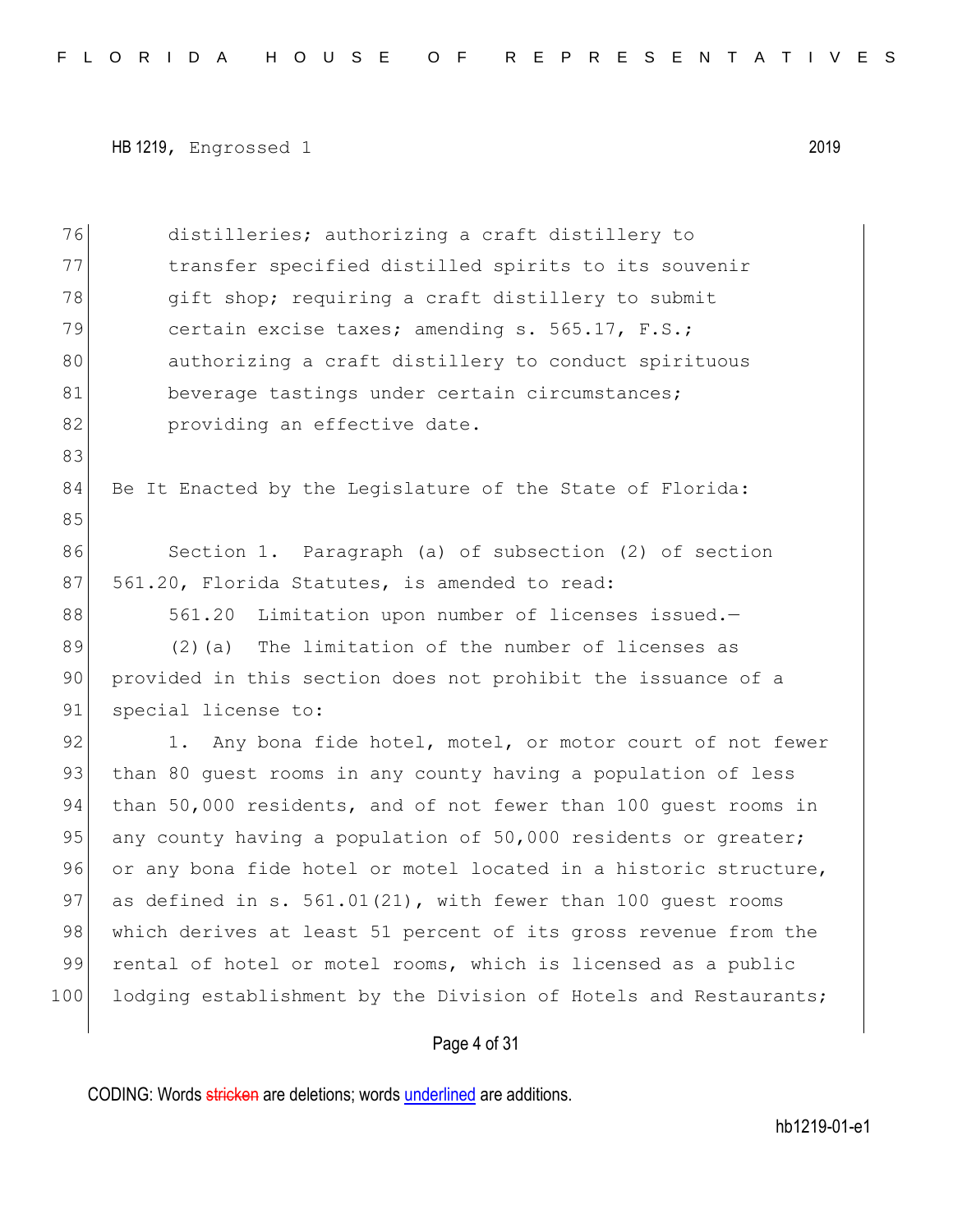101 provided, however, that a bona fide hotel or motel with no fewer 102 than 10 and no more than 25 quest rooms which is a historic 103 structure, as defined in s.  $561.01(21)$ , in a municipality that 104 on the effective date of this act has a population, according to 105 the University of Florida's Bureau of Economic and Business 106 Research Estimates of Population for 1998, of no fewer than 107 25,000 and no more than 35,000 residents and that is within a 108 constitutionally chartered county may be issued a special 109 license. This special license shall allow the sale and 110 consumption of alcoholic beverages only on the licensed premises 111 of the hotel or motel. In addition, the hotel or motel must 112 derive at least 60 percent of its gross revenue from the rental 113 of hotel or motel rooms and the sale of food and nonalcoholic 114 beverages; provided that this subparagraph shall supersede local 115 laws requiring a greater number of hotel rooms;

116 2. Any condominium accommodation of which no fewer than 117 100 condominium units are wholly rentable to transients and 118 which is licensed under chapter 509, except that the license 119 shall be issued only to the person or corporation that operates 120 the hotel or motel operation and not to the association of 121 condominium owners;

122 3. Any condominium accommodation of which no fewer than 50 123 condominium units are wholly rentable to transients, which is 124 licensed under chapter 509, and which is located in any county 125 having home rule under s. 10 or s. 11, Art. VIII of the State

#### Page 5 of 31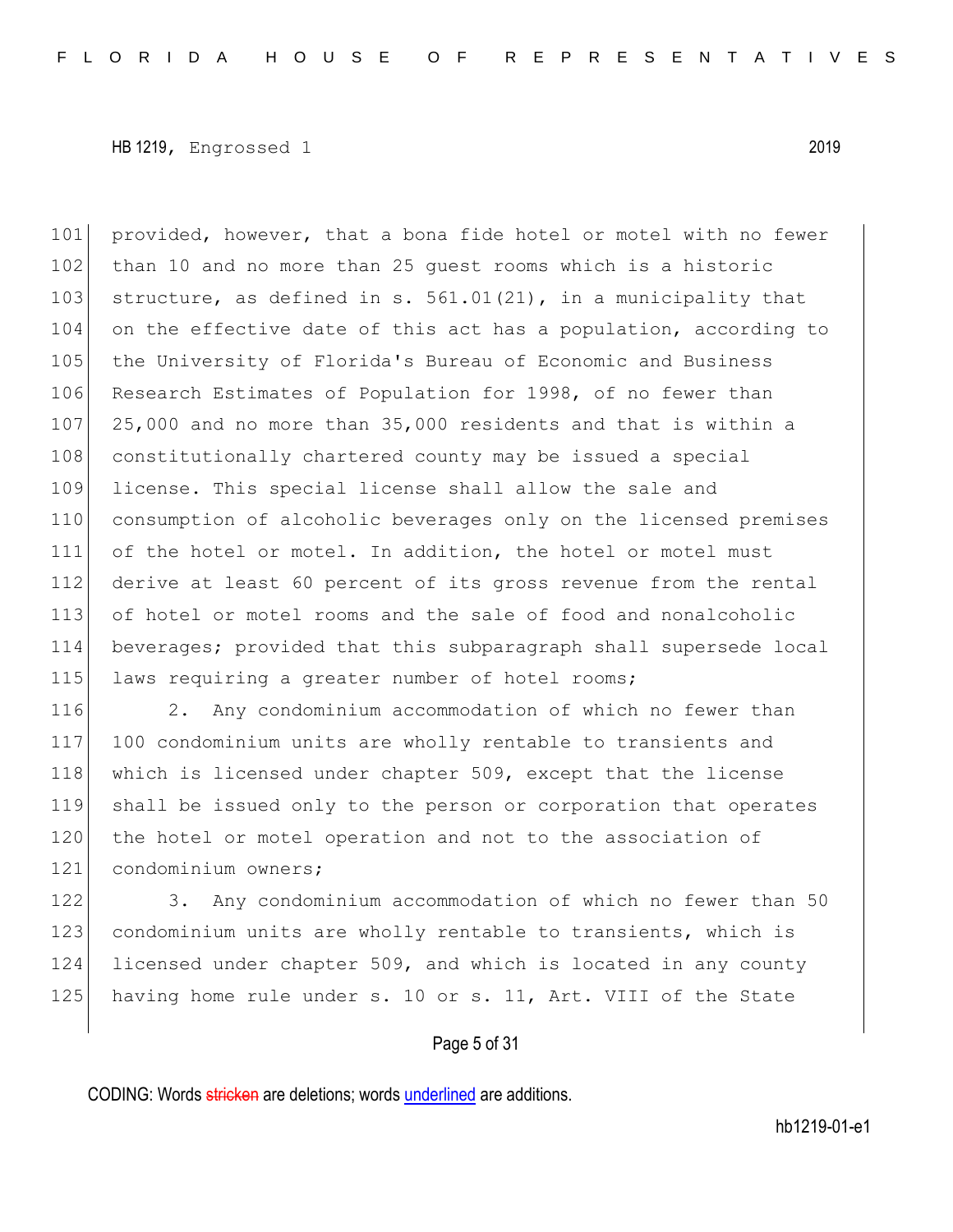126 Constitution of 1885, as amended, and incorporated by reference 127 in s. 6(e), Art. VIII of the State Constitution, except that the 128 license shall be issued only to the person or corporation that 129 operates the hotel or motel operation and not to the association 130 of condominium owners;

131 4. A food service establishment that has 2,500 square feet 132 of service area, is equipped to serve meals to 150 persons at 133 one time, and derives at least 51 percent of its gross food and 134 beverage revenue from the sale of food and nonalcoholic 135 beverages during the first 60-day operating period and each 12- 136 month operating period thereafter. A food service establishment 137 granted a special license on or after January 1, 1958, pursuant 138 to general or special law may not operate as a package store and 139 may not sell intoxicating beverages under such license after the 140 hours of serving or consumption of food have elapsed. Failure by 141 a licensee to meet the required percentage of food and 142 nonalcoholic beverage gross revenues during the covered 143 operating period shall result in revocation of the license or 144 denial of the pending license application. A licensee whose 145 license is revoked or an applicant whose pending application is 146 denied, or any person required to qualify on the special license 147 application, is ineligible to have any interest in a subsequent 148 application for such a license for a period of 120 days after 149 the date of the final denial or revocation; 150 5. Any caterer, deriving at least 51 percent of its gross

#### Page 6 of 31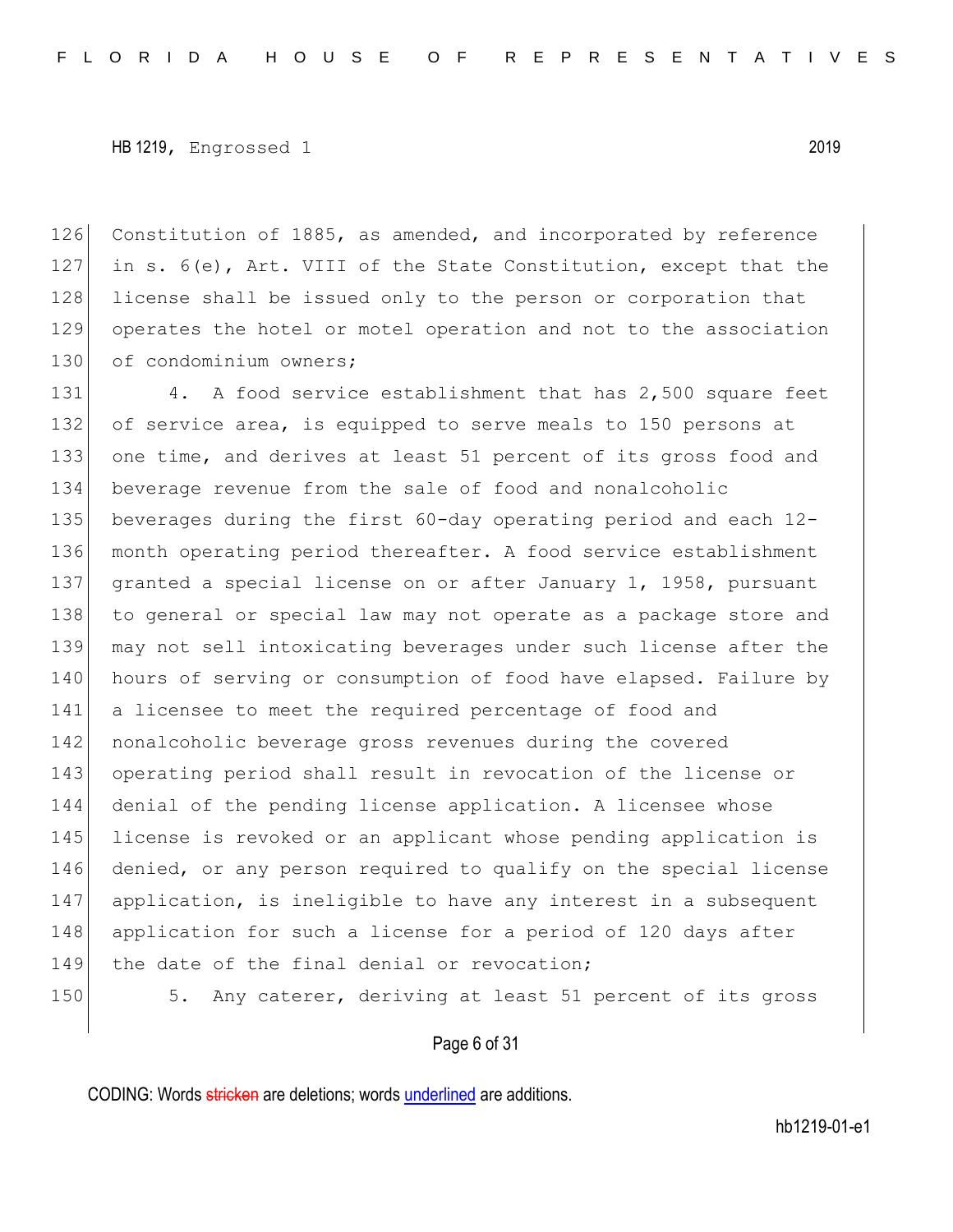151 food and beverage revenue from the sale of food and nonalcoholic 152 beverages at each catered event, licensed by the Division of 153 Hotels and Restaurants under chapter 509. This subparagraph does 154 not apply to a culinary education program, as defined in s. 155 381.0072(2), which is licensed as a public food service 156 establishment by the Division of Hotels and Restaurants and 157 provides catering services. Notwithstanding any law to the 158 contrary, a licensee under this subparagraph shall sell or serve 159 alcoholic beverages only for consumption on the premises of a 160 catered event at which the licensee is also providing prepared 161 food, and shall prominently display its license at any catered 162 event at which the caterer is selling or serving alcoholic 163 beverages. A licensee under this subparagraph shall purchase all 164 alcoholic beverages it sells or serves at a catered event from a 165 vendor licensed under s.  $563.02(1)$ , s.  $564.02(1)$ , or licensed 166 under s. 565.02(1) subject to the limitation imposed in 167 subsection  $(1)$ , as appropriate. A licensee under this 168 subparagraph may not store any alcoholic beverages to be sold or 169 served at a catered event. Any alcoholic beverages purchased by 170 a licensee under this subparagraph for a catered event that are 171 not used at that event must remain with the customer; provided 172 that if the vendor accepts unopened alcoholic beverages, the 173 <del>licensee may return such alcoholic beverages to the vendor for a</del> 174 credit or reimbursement. Regardless of the county or counties in 175 which the licensee operates, a licensee under this subparagraph

Page 7 of 31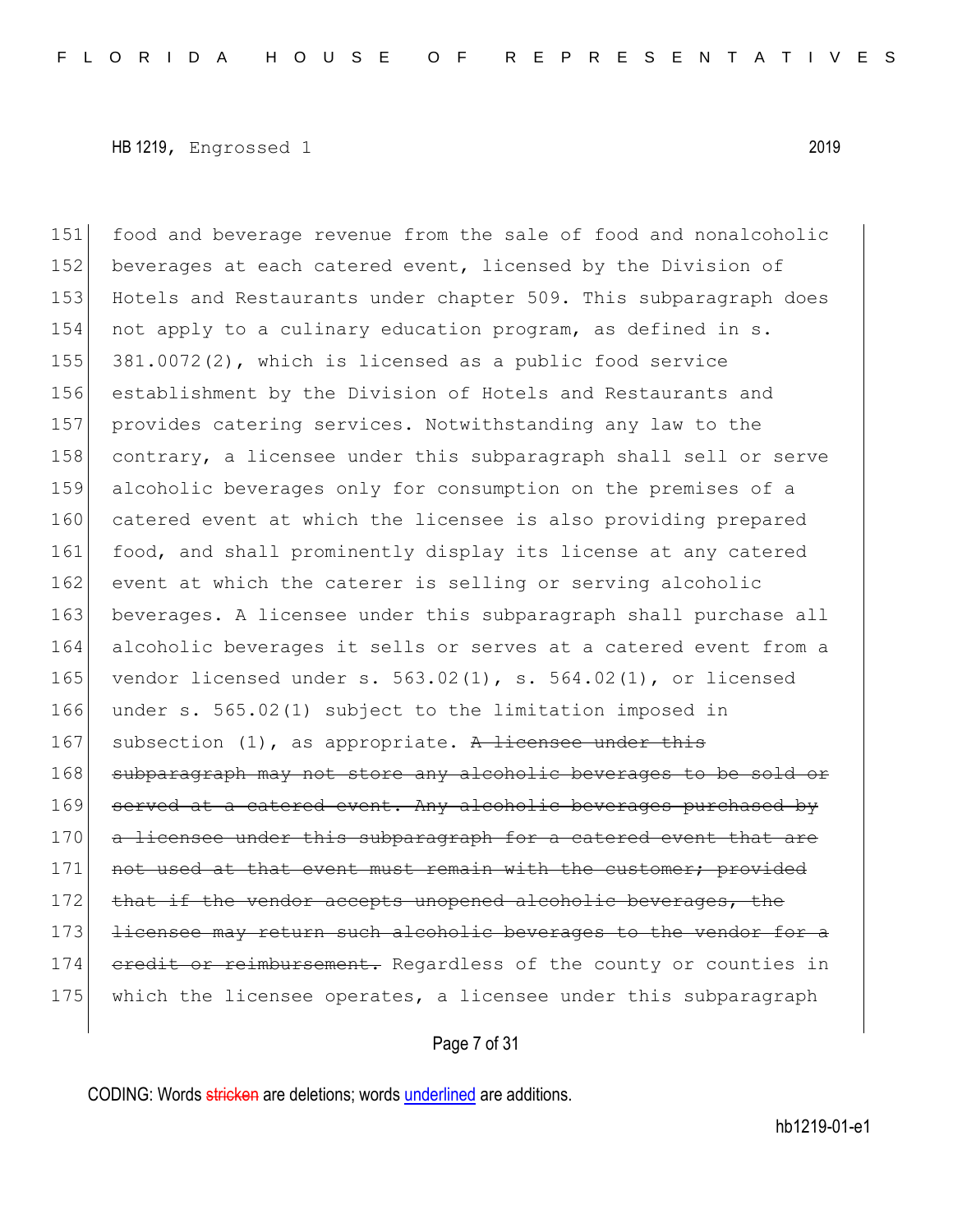176 shall pay the annual state license tax set forth in s. 177 565.02(1)(b). A licensee under this subparagraph must maintain 178 for a period of 3 years all records and receipts for each 179 catered event, including all contracts, customers' names, event 180 locations, event dates, food purchases and sales, alcoholic 181 beverage purchases and sales, nonalcoholic beverage purchases 182 and sales, and any other records required by the department by 183 rule to demonstrate compliance with the requirements of this 184 subparagraph. Notwithstanding any law to the contrary, any 185 vendor licensed under s. 565.02(1) subject to the limitation 186 imposed in subsection (1), may, without any additional licensure 187 under this subparagraph, serve or sell alcoholic beverages for 188 consumption on the premises of a catered event at which prepared 189 food is provided by a caterer licensed under chapter 509. If a 190 licensee under this subparagraph also possesses any other 191 license under the Beverage Law, the license issued under this 192 subparagraph shall not authorize the holder to conduct 193 activities on the premises to which the other license or 194 licenses apply that would otherwise be prohibited by the terms 195 of that license or the Beverage Law. Nothing in this section 196 shall permit the licensee to conduct activities that are 197 otherwise prohibited by the Beverage Law or local law. The 198 Division of Alcoholic Beverages and Tobacco is hereby authorized 199 to adopt rules to administer the license created in this 200 subparagraph, to include rules governing licensure,

#### Page 8 of 31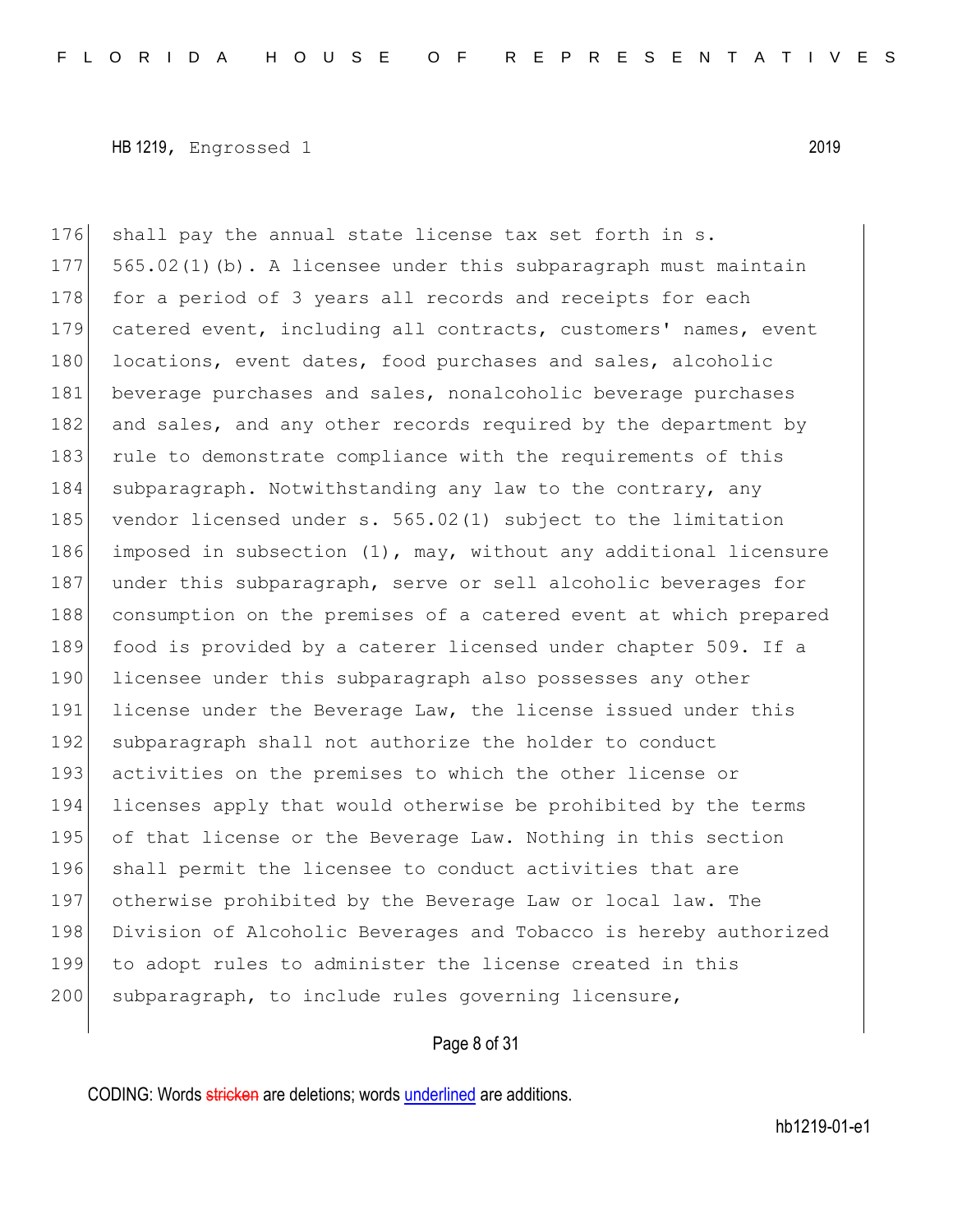201 recordkeeping, and enforcement. The first \$300,000 in fees 202 collected by the division each fiscal year pursuant to this 203 subparagraph shall be deposited in the Department of Children 204 and Families' Operations and Maintenance Trust Fund to be used 205 only for alcohol and drug abuse education, treatment, and 206 prevention programs. The remainder of the fees collected shall 207 be deposited into the Hotel and Restaurant Trust Fund created 208 pursuant to s. 509.072; or

209 6. A culinary education program as defined in s.  $210$  381.0072(2) which is licensed as a public food service 211 establishment by the Division of Hotels and Restaurants.

 a. This special license shall allow the sale and consumption of alcoholic beverages on the licensed premises of the culinary education program. The culinary education program shall specify designated areas in the facility where the alcoholic beverages may be consumed at the time of application. Alcoholic beverages sold for consumption on the premises may be 218 consumed only in areas designated pursuant to s. 561.01(11) and may not be removed from the designated area. Such license shall be applicable only in and for designated areas used by the 221 culinary education program.

222 b. If the culinary education program provides catering 223 services, this special license shall also allow the sale and 224 consumption of alcoholic beverages on the premises of a catered 225 event at which the licensee is also providing prepared food. A

#### Page 9 of 31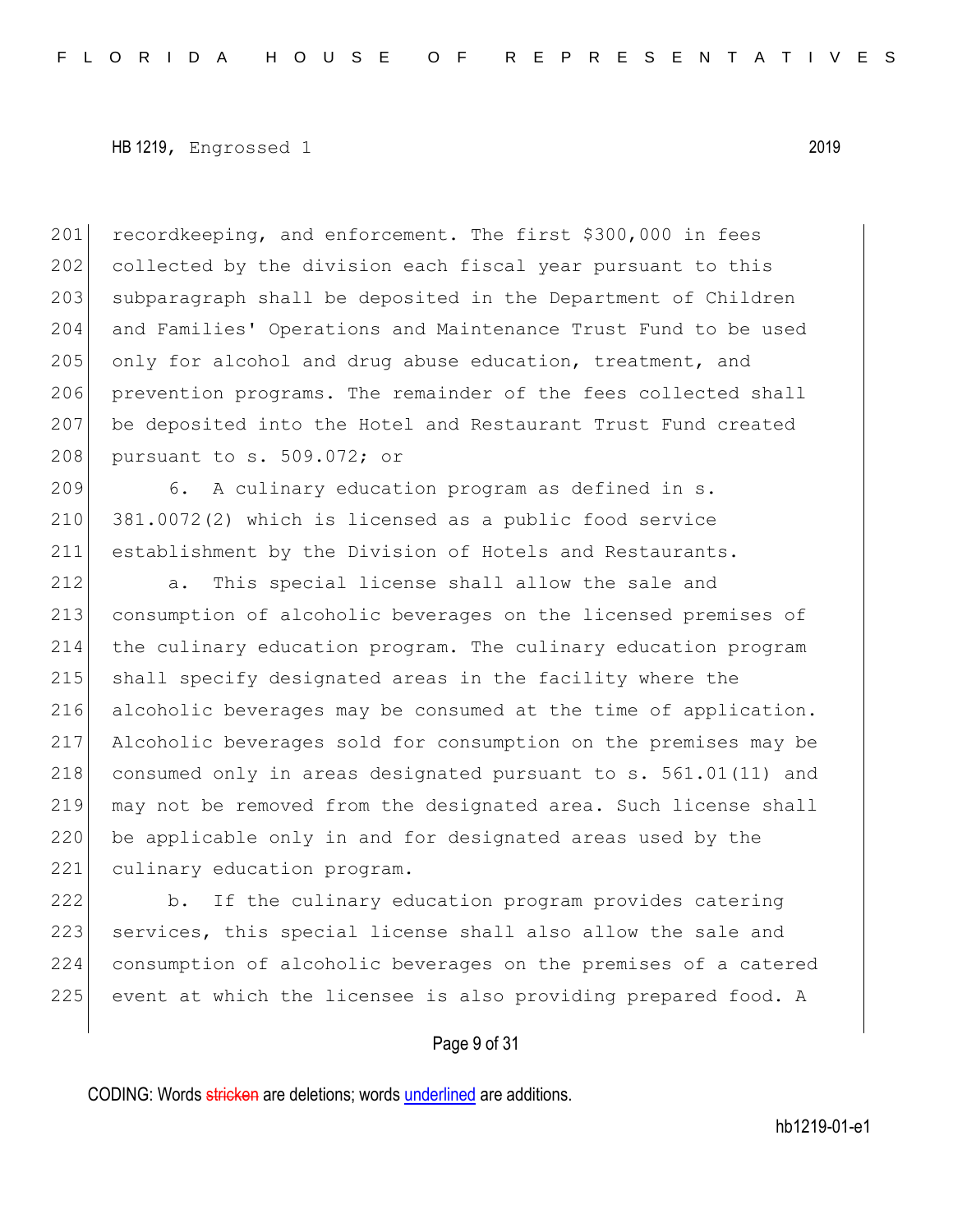culinary education program that provides catering services is not required to derive at least 51 percent of its gross revenue 228 from the sale of food and nonalcoholic beverages. Notwithstanding any law to the contrary, a licensee that 230 provides catering services under this sub-subparagraph shall prominently display its beverage license at any catered event at which the caterer is selling or serving alcoholic beverages. Regardless of the county or counties in which the licensee operates, a licensee under this sub-subparagraph shall pay the 235 annual state license tax set forth in s. 565.02(1)(b). A licensee under this sub-subparagraph must maintain for a period of 3 years all records required by the department by rule to 238 demonstrate compliance with the requirements of this sub-subparagraph.

240 c. If a licensee under this subparagraph also possesses 241 any other license under the Beverage Law, the license issued 242 under this subparagraph does not authorize the holder to conduct 243 activities on the premises to which the other license or 244 licenses apply that would otherwise be prohibited by the terms 245 of that license or the Beverage Law. Nothing in this 246 subparagraph shall permit the licensee to conduct activities 247 that are otherwise prohibited by the Beverage Law or local law. 248 Any culinary education program that holds a license to sell 249 alcoholic beverages shall comply with the age requirements set 250 forth in ss. 562.11(4), 562.111(2), and 562.13.

## Page 10 of 31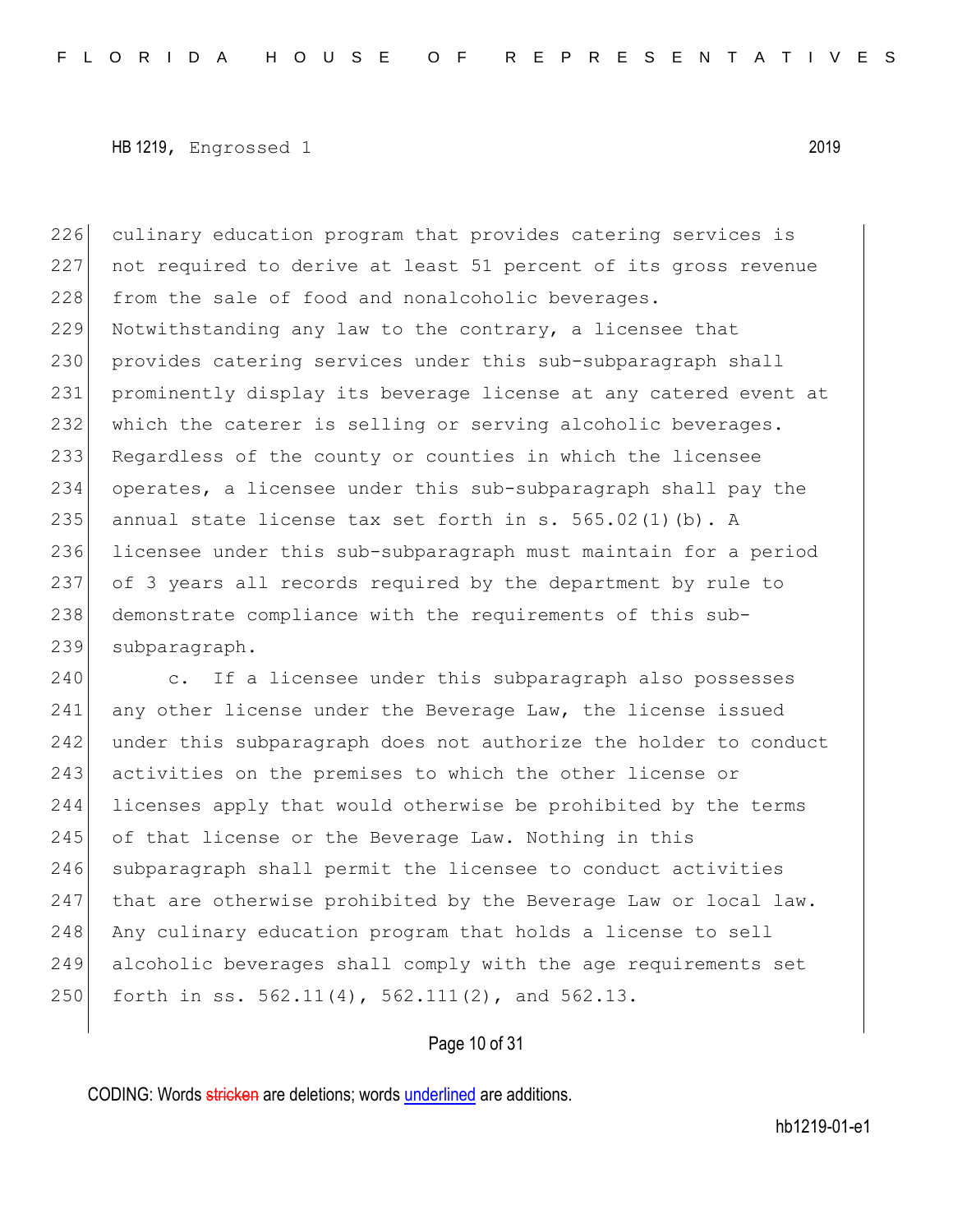251 d. The Division of Alcoholic Beverages and Tobacco may 252 adopt rules to administer the license created in this 253 subparagraph, to include rules governing licensure, 254 recordkeeping, and enforcement. 255 e. A license issued pursuant to this subparagraph does not 256 permit the licensee to sell alcoholic beverages by the package 257 for off-premises consumption. 258 259 However, any license heretofore issued to any such hotel, motel, 260 motor court, or restaurant or hereafter issued to any such 261 hotel, motel, or motor court, including a condominium 262 accommodation, under the general law shall not be moved to a new 263 location, such license being valid only on the premises of such 264 hotel, motel, motor court, or restaurant. Licenses issued to 265 hotels, motels, motor courts, or restaurants under the general 266 law and held by such hotels, motels, motor courts, or 267 restaurants on May 24, 1947, shall be counted in the quota 268 limitation contained in subsection (1). Any license issued for 269 any hotel, motel, or motor court under this law shall be issued 270 only to the owner of the hotel, motel, or motor court or, in the

271 event the hotel, motel, or motor court is leased, to the lessee 272 of the hotel, motel, or motor court; and the license shall 273 remain in the name of the owner or lessee so long as the license 274 is in existence. Any special license now in existence heretofore 275 issued under this law cannot be renewed except in the name of

#### Page 11 of 31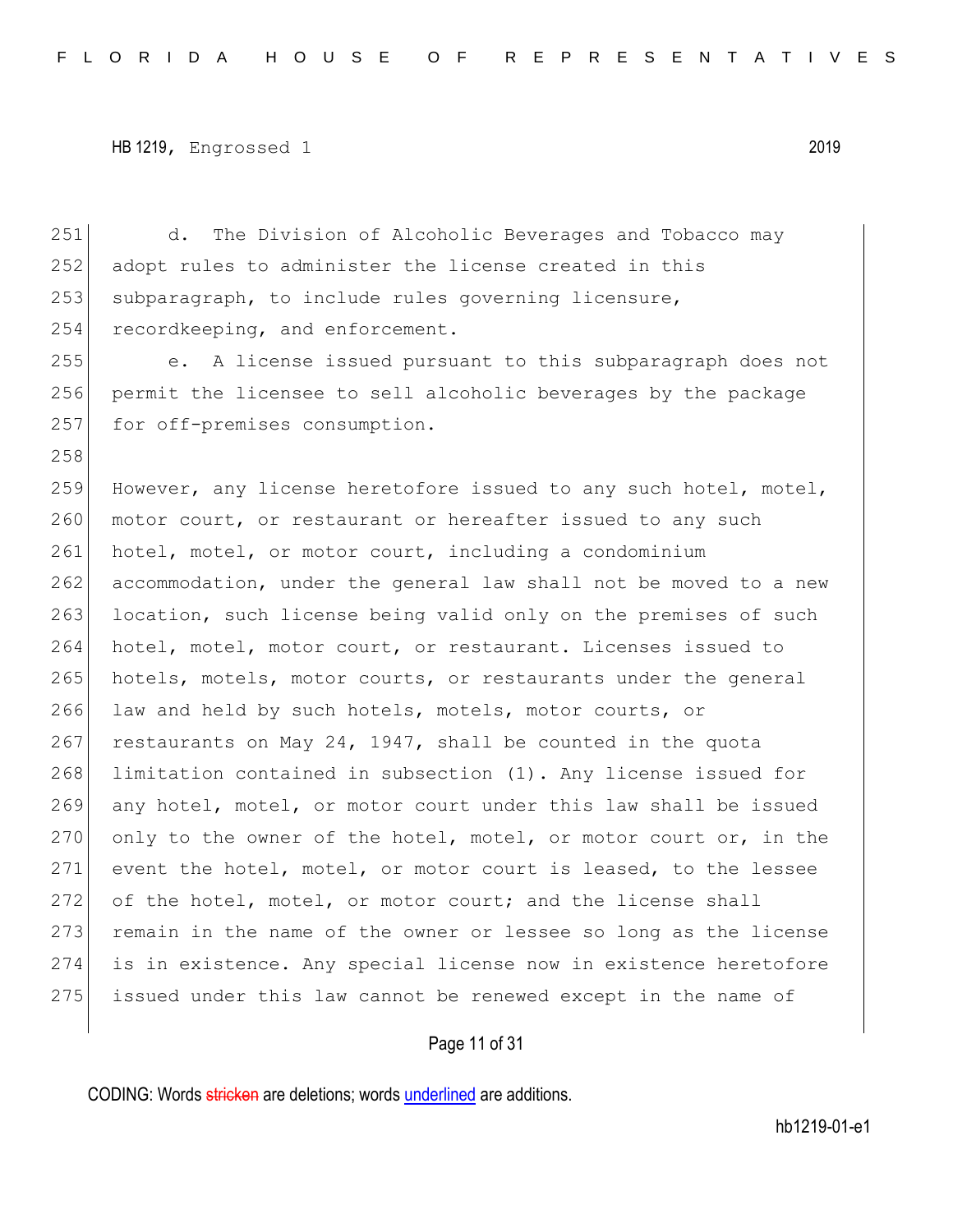276 the owner of the hotel, motel, motor court, or restaurant or, in 277 the event the hotel, motel, motor court, or restaurant is 278 leased, in the name of the lessee of the hotel, motel, motor 279 court, or restaurant in which the license is located and must 280 remain in the name of the owner or lessee so long as the license 281 is in existence. Any license issued under this section shall be 282 marked "Special," and nothing herein provided shall limit, 283 restrict, or prevent the issuance of a special license for any 284 restaurant or motel which shall hereafter meet the requirements 285 of the law existing immediately prior to the effective date of 286 this act, if construction of such restaurant has commenced prior 287 to the effective date of this act and is completed within 30 288 days thereafter, or if an application is on file for such 289 special license at the time this act takes effect; and any such 290 licenses issued under this proviso may be annually renewed as 291 now provided by law. Nothing herein prevents an application for 292  $\vert$  transfer of a license to a bona fide purchaser of any hotel, 293 motel, motor court, or restaurant by the purchaser of such 294 facility or the transfer of such license pursuant to law.

295 Section 2. Subsection (1) of section 561.221, Florida 296 Statutes, is amended to read:

297 561.221 Licensing of manufacturers and distributors as 298 vendors and of vendors as manufacturers; conditions and 299 limitations.—

300 (1)(a) Nothing contained in s. 561.22, s. 561.42, or any

## Page 12 of 31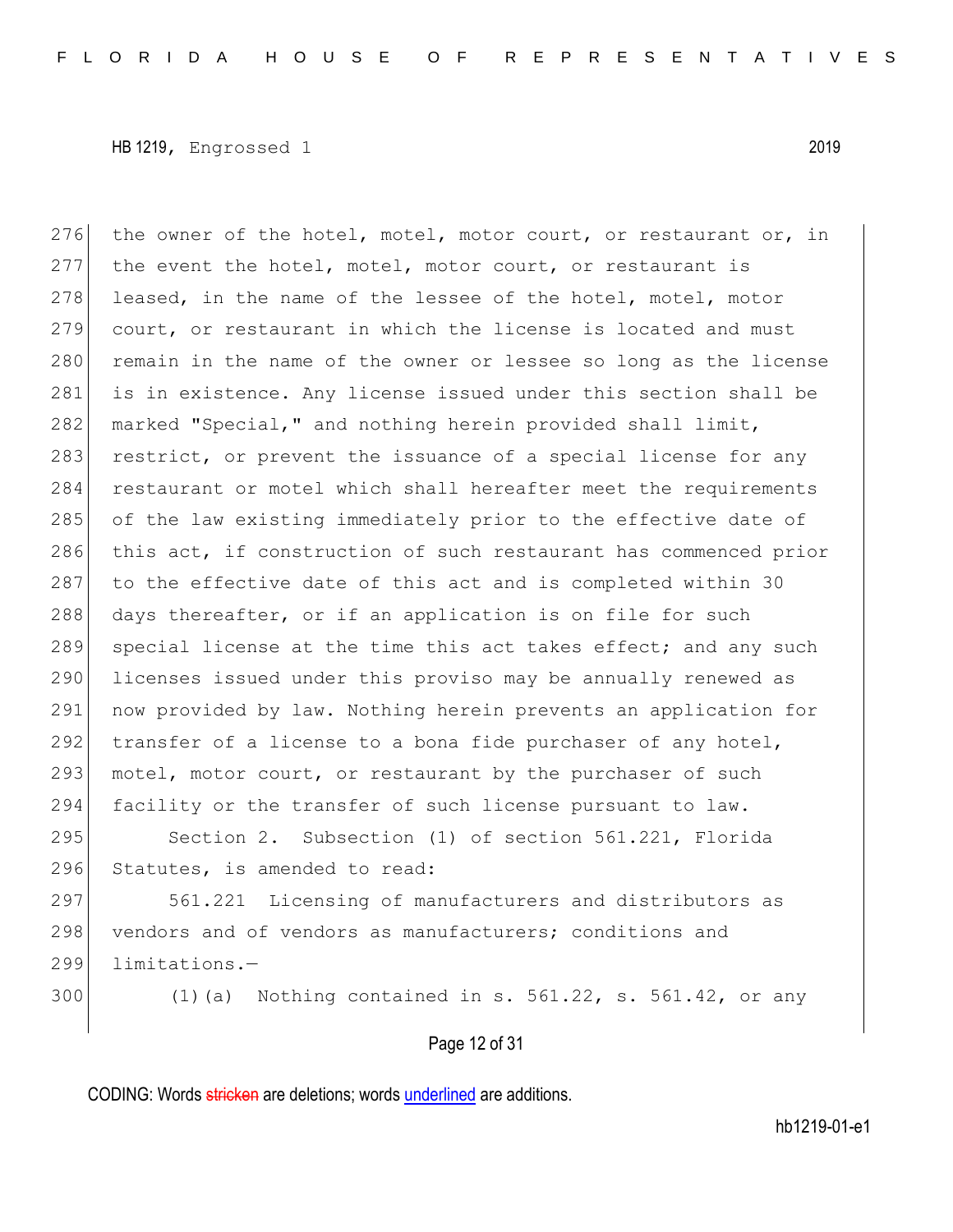other provision of the Beverage Law prohibits the ownership, 302 management, operation, or control of not more than three 303 vendor's licenses for the sale of alcoholic beverages by a manufacturer of wine who is licensed and engaged in the manufacture of wine in this state or by a craft distillery, as defined in s. 565.03, even if such manufacturer or distillery is also licensed as a distributor; provided that no such vendor's 308 license shall be owned, managed, operated, or controlled by any licensed manufacturer of wine or a craft distillery unless the licensed premises of the vendor are situated on property contiguous to the manufacturing premises of the licensed manufacturer of wine or the craft distillery. It is not a violation of the Beverage Law for a craft distillery that is also licensed as a vendor under this section to transfer distilled spirits directly from the craft distillery or from its storage areas approved by the division to the areas designated on the sketch or diagram submitted to the division. (b) The Division of Alcoholic Beverages and Tobacco shall

 issue permits to a certified Florida Farm Winery or a craft 320 distillery to conduct tastings tasting and sales of wine produced by certified Florida Farm Wineries or of distilled spirits produced by craft distilleries at Florida fairs, trade 323 shows, expositions, and festivals. The certified Florida Farm Winery or craft distillery shall pay all entry fees and shall have a winery or distillery representative present during the

Page 13 of 31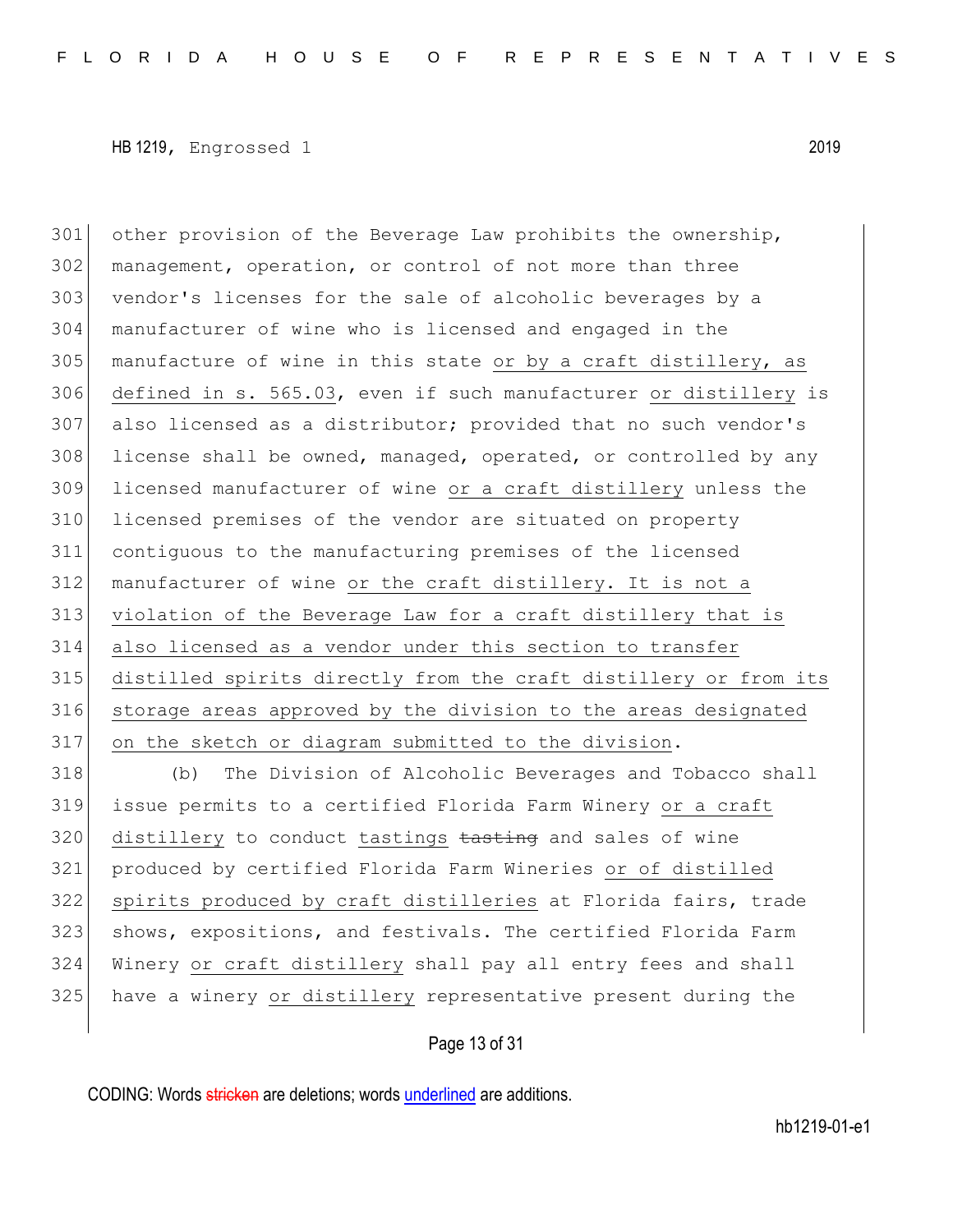326 event. The permit is limited to the length of the event. 327 Section 3. Subsection (9) is added to section 561.24, 328 Florida Statutes, to read: 329 561.24 Licensing manufacturers as distributors or 330 registered exporters prohibited; procedure for issuance and 331 renewal of distributors' licenses and exporters' registrations.-332 (9) This section does not apply to a craft distillery, as 333 defined in s. 565.03, at which 60 percent of the distilled 334 spirits produced are made with agricultural products from this  $335$  state and is open to the public for tours, tastings, and sales 336 at least 30 hours each week. 337 Section 4. Present subsection (13) of section 561.42, 338 Florida Statutes, is renumbered as subsection  $(14)$ , subsections 339  $(1)$ ,  $(8)$ ,  $(11)$ ,  $(12)$ , and paragraph (b) of present subsection 340 (14) of that section are amended, and new subsections (13) and 341 (16) are added to that section, to read: 342 561.42 Tied house evil; financial aid and assistance to 343 vendor by manufacturer, distributor, importer, primary American  $344$  source of supply, brand owner or registrant, or any broker, 345 sales agent, or sales person thereof, prohibited; procedure for 346 enforcement; exception.-347 (1) A No manufacturer, distributor, importer, primary 348 American source of supply, or brand owner or registrant of any 349 of the beverages herein referred to, whether licensed or 350 operating in this state or out-of-state, nor any broker, sales

Page 14 of 31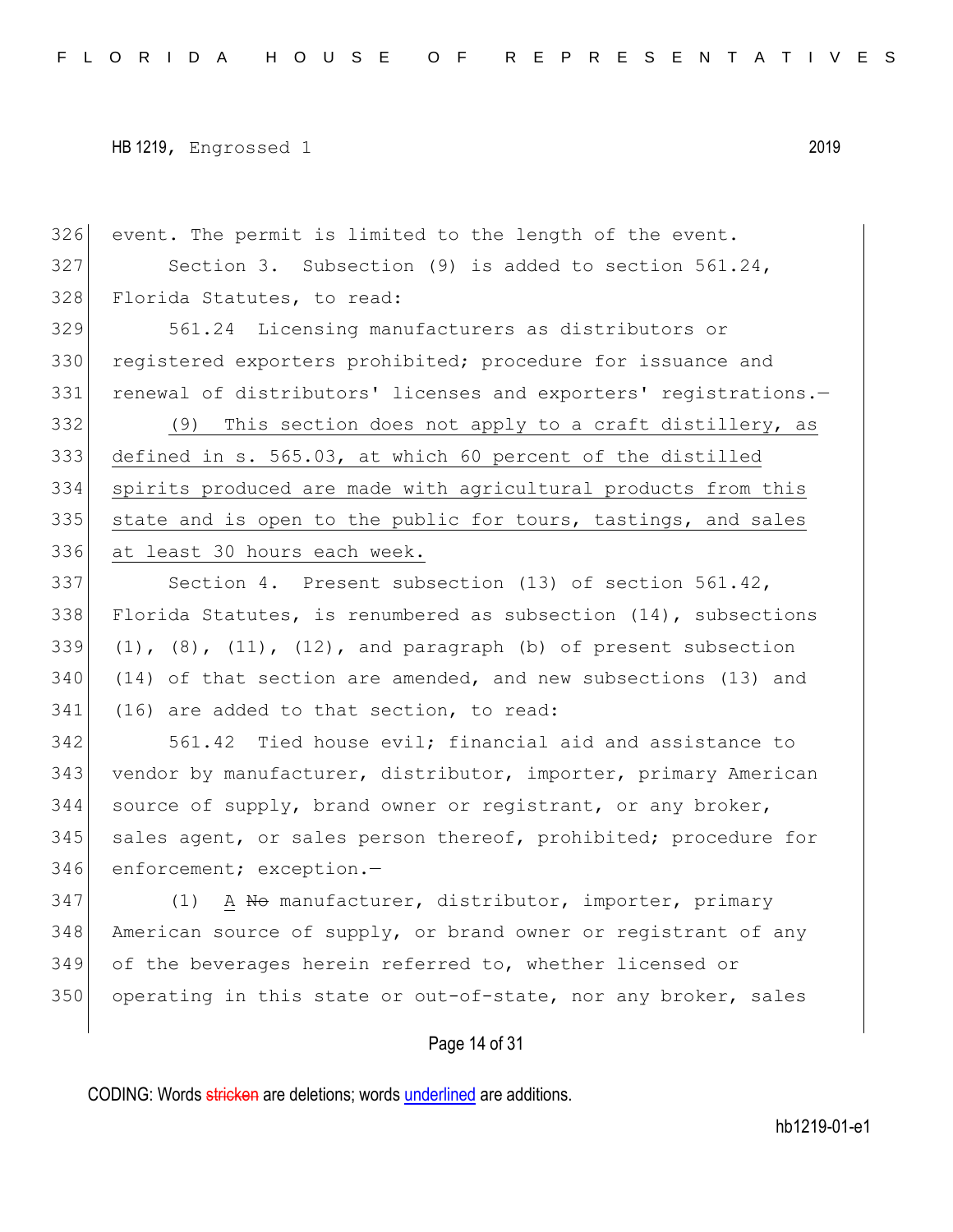351 agent, or sales person thereof, may not shall have any financial  $352$  interest, directly or indirectly, in the establishment or 353 business of any vendor licensed under the Beverage Law; nor may 354 shall such manufacturer, distributor, importer, primary American  $355$  source of supply, brand owner or brand registrant, or any 356 broker, sales agent, or sales person thereof, directly or 357 indirectly assist any vendor by furnishing, supplying, selling,  $358$  renting, lending, buying for, or giving to any vendor any 359 vehicles, equipment, furniture, fixtures, signs, supplies, 360 credit, fees, slotting fees of any kind, advertising or 361 cooperative advertising, services, any gifts or loans of money 362 or property of any description, or by the giving of any rebates 363 of any kind whatsoever. A No licensed vendor may not shall 364 accept, directly or indirectly, any vehicles, equipment, 365 furniture, fixtures, signs, supplies, credit, fees, slotting 366 fees of any kind, advertising or cooperative advertising, 367 services, gifts any gift or loans loan of money or property of 368 any description, or any rebates of any kind whatsoever from any 369 such manufacturer, distributor, importer, primary American 370 source of supply, brand owner or brand registrant, or any 371 broker, sales agent, or sales person thereof; provided, however, 372 that this does not apply to any bottles, barrels, or other 373 containers necessary for the legitimate transportation of such 374 beverages or to advertising materials and does not apply to the 375 extension of credit, for liquors sold, made strictly in

## Page 15 of 31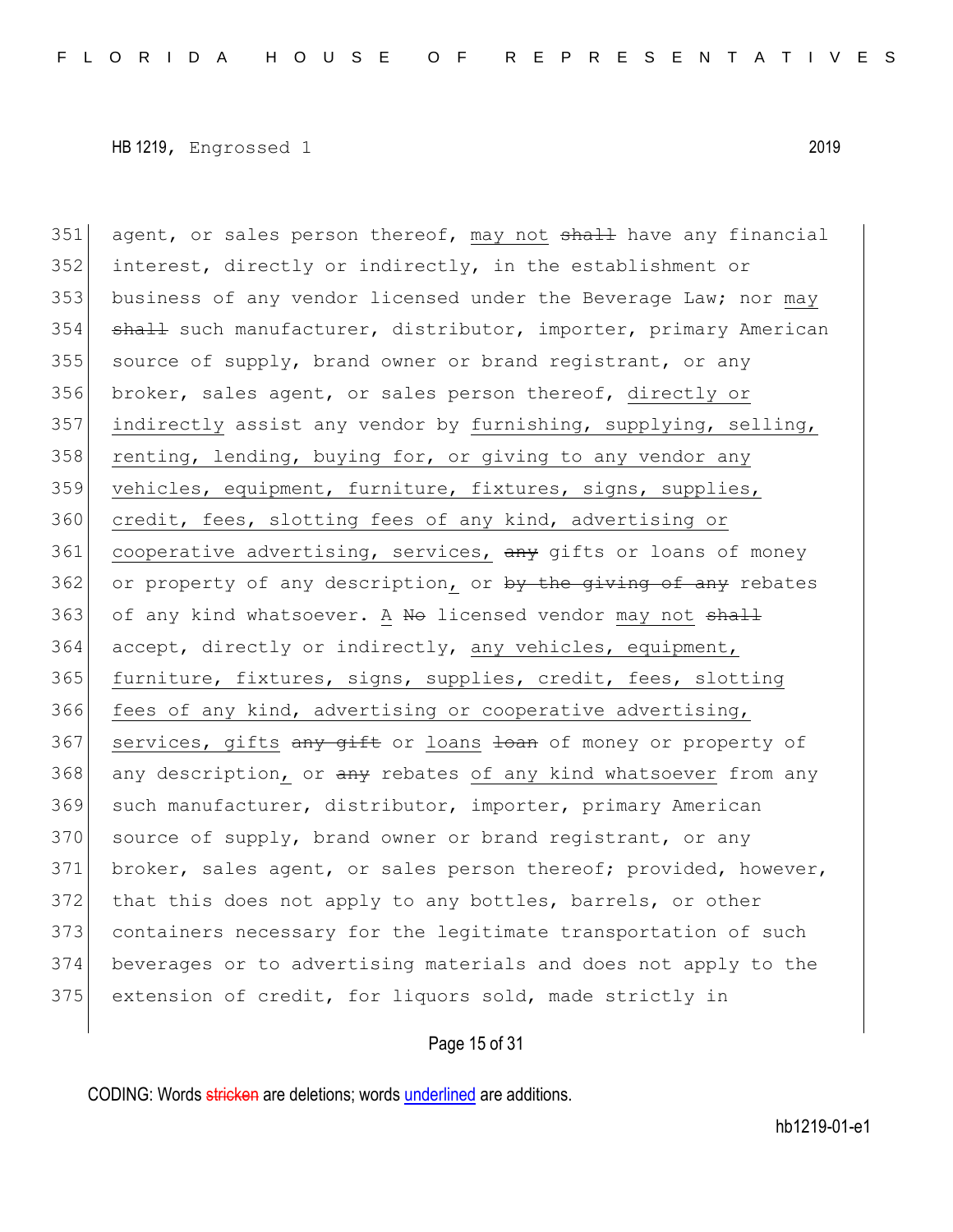376 compliance with the provisions of this section. A brand owner is 377 a person who is not a manufacturer, distributor, importer, 378 primary American source of supply, brand registrant, or broker, 379 sales agent, or sales person thereof, but who directly or 380 indirectly owns or controls any brand, brand name, or label of 381 alcoholic beverage. Nothing in this section shall prohibit the 382 ownership by vendors of any brand, brand name, or label of 383 alcoholic beverage.

384 (8) The division may adopt rules and require reports to 385 enforce, and may impose administrative sanctions for any 386 violation of, the limitations established under the Beverage Law 387 on vehicles, equipment, furniture, fixtures, signs, supplies, 388 credit, fees, advertising or cooperative advertising, services, 389 gifts or loans of money or property in this section on credits, 390 coupons, and other forms of assistance.

391 (11) A vendor may display in the interior of his or her 392 licensed premises, including the window or windows thereof, 393 neon, electric, or other signs, including window painting and 394 decalcomanias applied to the surface of the interior or exterior 395 of such windows; signs that require a power source; $\tau$  and 396 posters, placards, and other advertising material advertising 397 the brand or brands of alcoholic beverages sold by him or her, 398 whether visible or not from the outside of the licensed 399 premises, but a no vendor may not shall display in the window or 400 | windows of his or her licensed premises more than one neon,

#### Page 16 of 31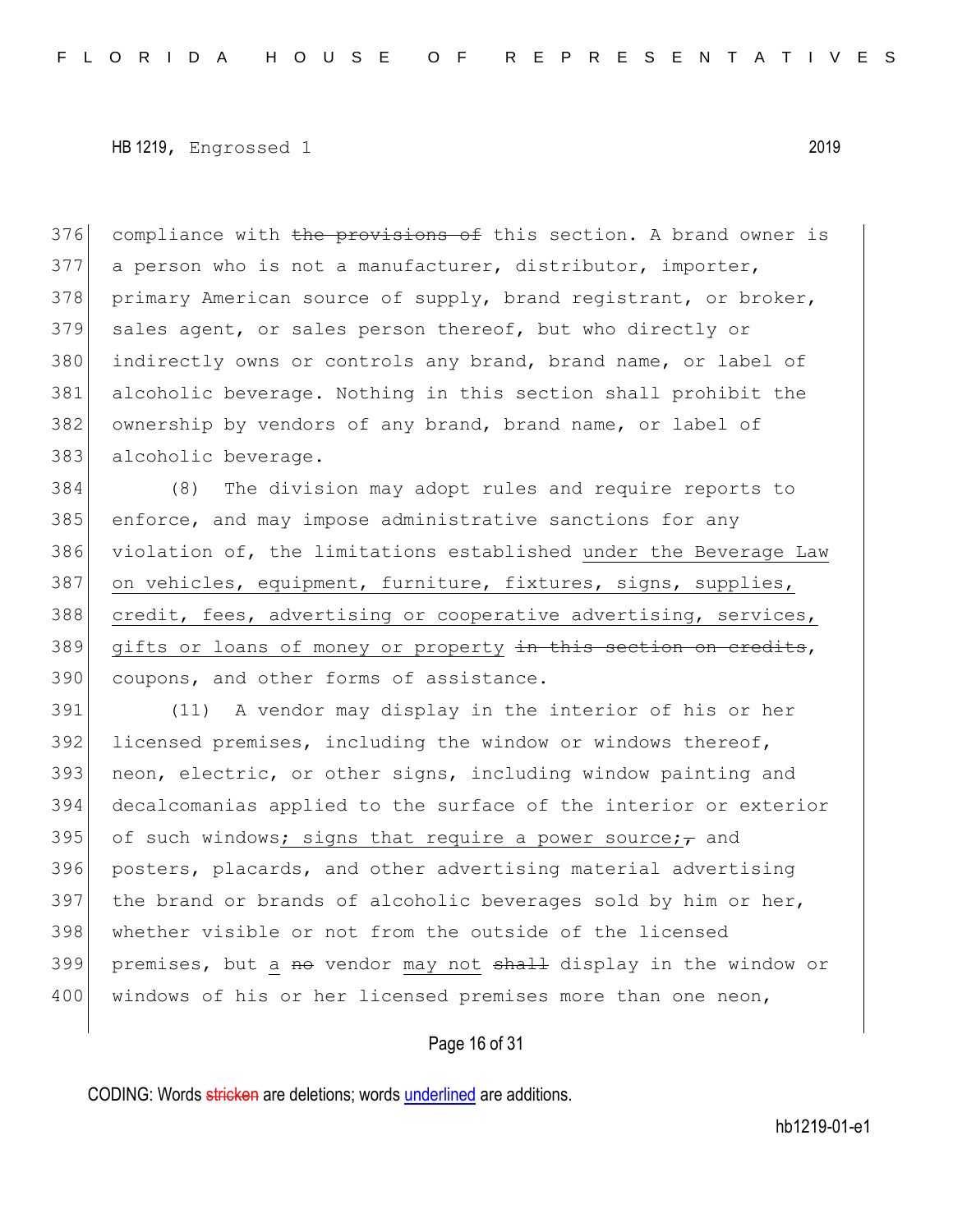401 electric, or similar sign that requires a power source, 402 advertising the product of any one brand of alcoholic beverage 403 manufacturer.

404 (12) Any manufacturer, distributor, importer, primary 405 American source of supply, or brand owner or registrant, or any 406 broker, sales agent, or sales person thereof, may give, lend, 407 furnish, or sell to a vendor who sells the products of such 408 manufacturer, distributor, importer, primary American source of 409 supply, or brand owner or registrant any of the following: neon, 410  $\sigma$  electric, or similar signs requiring a power source;  $\sigma$ 411 window painting and decalcomanias applied to the surface of the 412 interior or exterior of windows; or, posters, placards, and 413 other advertising material herein authorized to be used or 414 displayed by the vendor in the interior of his or her licensed 415 premises. As used in subsection (11) and this subsection, the 416 term "decalcomania" means a picture, design, print, engraving, 417 or label made to be transferred onto a glass surface. 418 (13) Any manufacturer, distributor, importer, primary

419 American source of supply, or brand owner or registrant, or any 420 broker, sales agent, or sales person thereof, who regularly 421 sells merchandise to vendors, or any vendor who purchases 422 merchandise from such a manufacturer, distributor, importer, 423 primary American source of supply, or brand owner or registrant, 424 or any broker, sales agent, or sales person thereof, does not 425 violate subsection (1) if:

Page 17 of 31

CODING: Words stricken are deletions; words underlined are additions.

hb1219-01-e1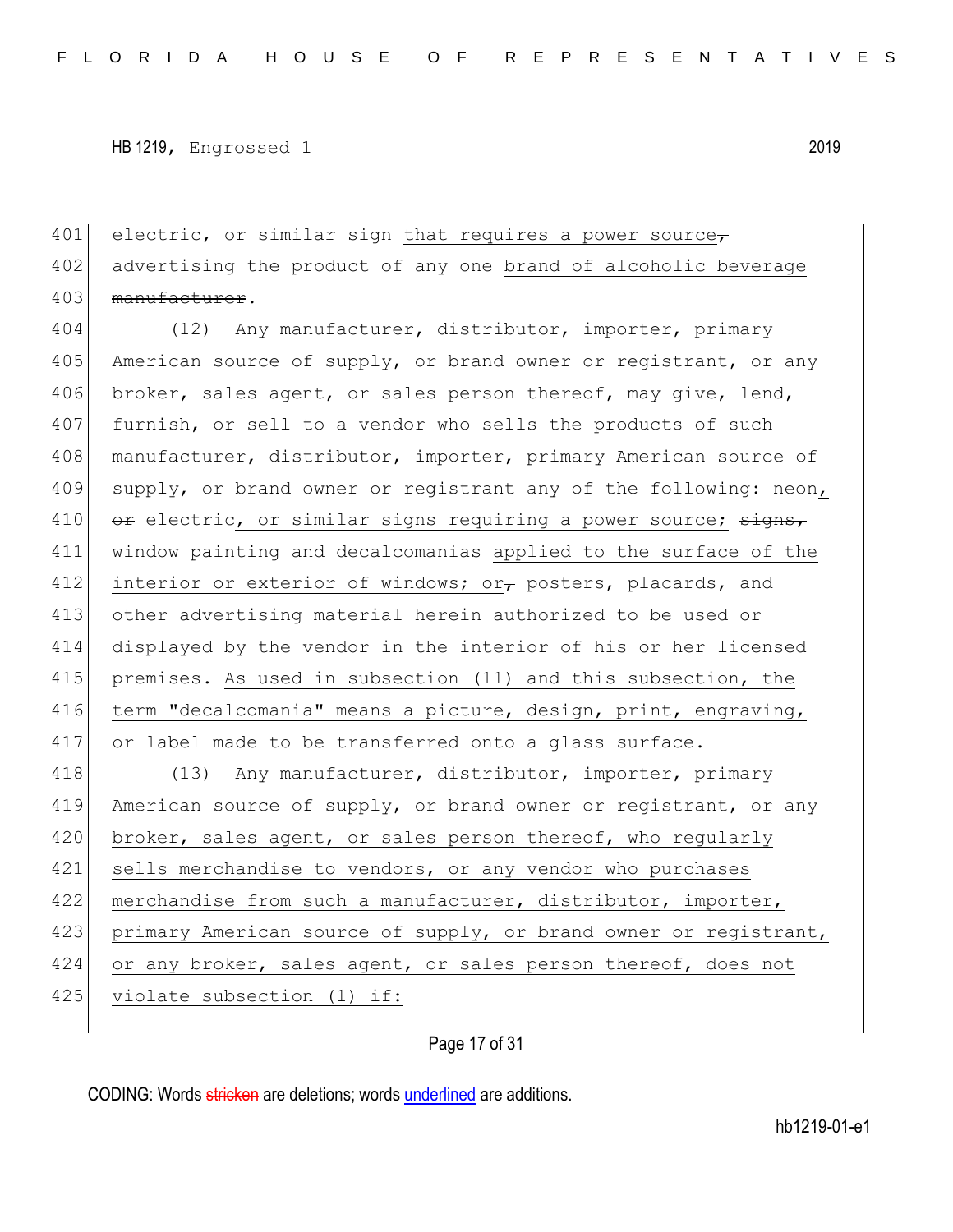| 426 | Such sale or purchase is not less than the fair market<br>(a)    |
|-----|------------------------------------------------------------------|
| 427 | value of the merchandise.                                        |
| 428 | Such sale or purchase is not combined with any sale or<br>(b)    |
| 429 | purchase of alcoholic beverages.                                 |
| 430 | Such sale or purchase is separately itemized from the<br>(C)     |
| 431 | sale or purchase of alcoholic beverages.                         |
| 432 | Both the seller and purchaser maintain records of any<br>(d)     |
| 433 | such sale or purchase, including the price and any conditions    |
| 434 | associated with such sale or purchase of the merchandise.        |
| 435 |                                                                  |
| 436 | For purposes of this subsection, the term "merchandise" means    |
| 437 | commodities, supplies, fixtures, furniture, or equipment. The    |
| 438 | term does not include alcoholic beverages or a motor vehicle or  |
| 439 | trailer requiring registration under chapter 320.                |
| 440 | $(15)$ $(14)$ The division shall adopt reasonable rules          |
| 441 | governing promotional displays and advertising. Such rules may   |
| 442 | not conflict with or be more stringent than the federal          |
| 443 | regulations pertaining to such promotional displays and          |
| 444 | advertising furnished to vendors by distributors, manufacturers, |
| 445 | importers, primary American sources of supply, or brand owners   |
| 446 | or registrants, or any sales agent or sales person thereof;      |
| 447 | however:                                                         |
| 448 | Without limitation in total dollar value of such items<br>(b)    |
| 449 | provided to a vendor, a manufacturer, distributor, importer,     |
| 450 | brand owner, or brand registrant of malt beverage, or any sales  |
|     | Page 18 of 31                                                    |
|     |                                                                  |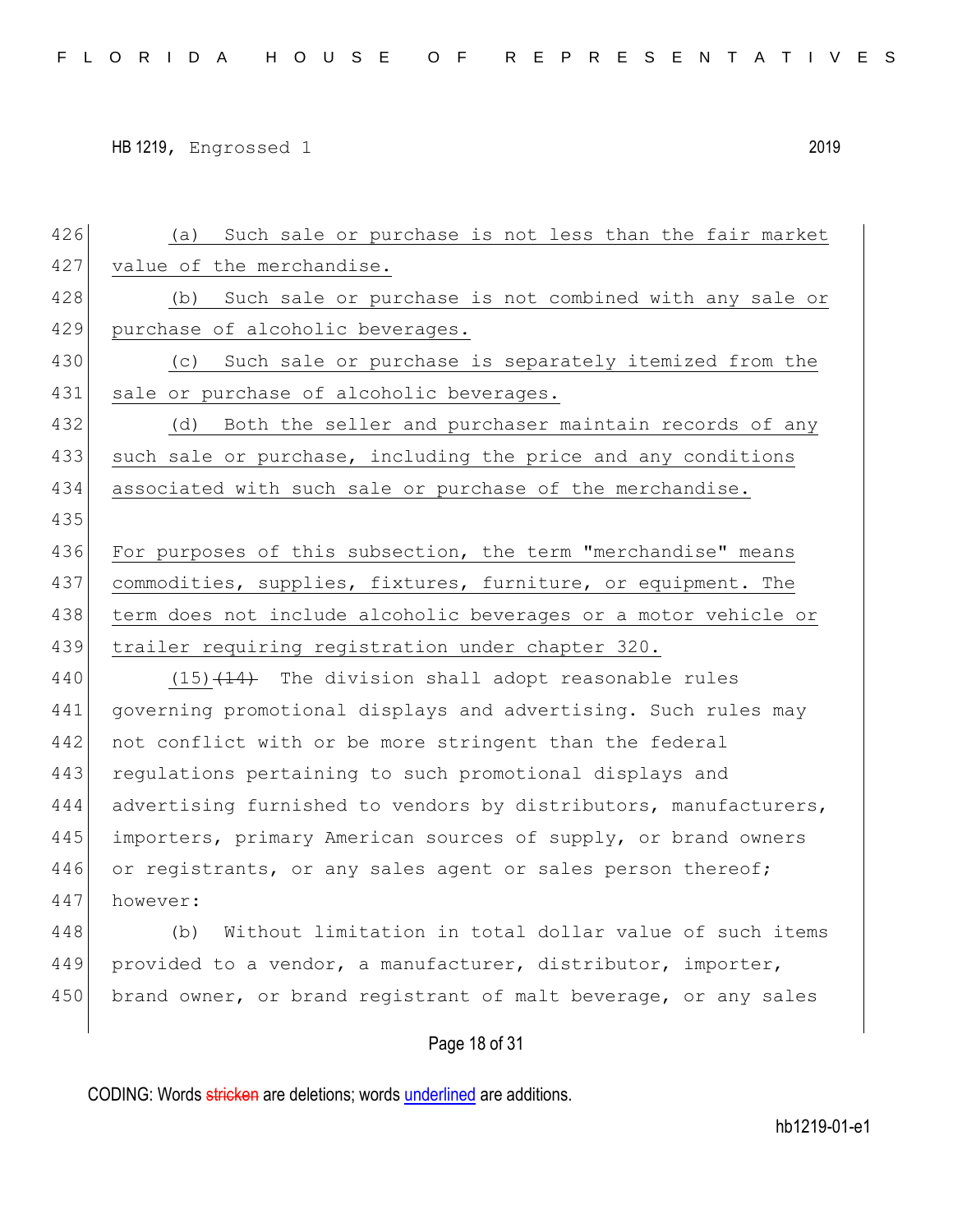451 agent or sales person thereof, may rent, loan without charge for 452 an indefinite duration, or sell durable retailer advertising 453 specialties such as clocks, pool table lights, and the like, 454 which bear advertising matter. If sold, such items may not be 455 sold at a price less than the actual cost to the industry member 456 who initially purchased the items. 457 (16)(a) Notwithstanding any other provision of this 458 section, a manufacturer or importer of malt beverages and a 459 vendor may enter into a written agreement for brand-naming 460 rights and associated cooperative advertising, negotiated at 461 arm's length for no more than fair market value if: 462 1. The vendor operates places of business where 463 consumption on the premises is permitted, the premises are 464 located within a theme park complex consisting of at least 25 465 contiguous acres owned and controlled by the same business 466 entity, and the complex contains permanent exhibitions and a 467 variety of recreational activities and has a minimum of 1 468 million visitors annually through a controlled entrance to and 469 exit from the theme park complex. 470 2. Such agreement does not involve, either in whole or in 471 part, the sale or distribution of malt beverages between the 472 manufacturer or importer, or the manufacturer's or importer's 473 distributor, and a vendor. 474 3. The vendor, as a result of such agreement, does not 475 give preferential treatment to the alcoholic beverage brand or

Page 19 of 31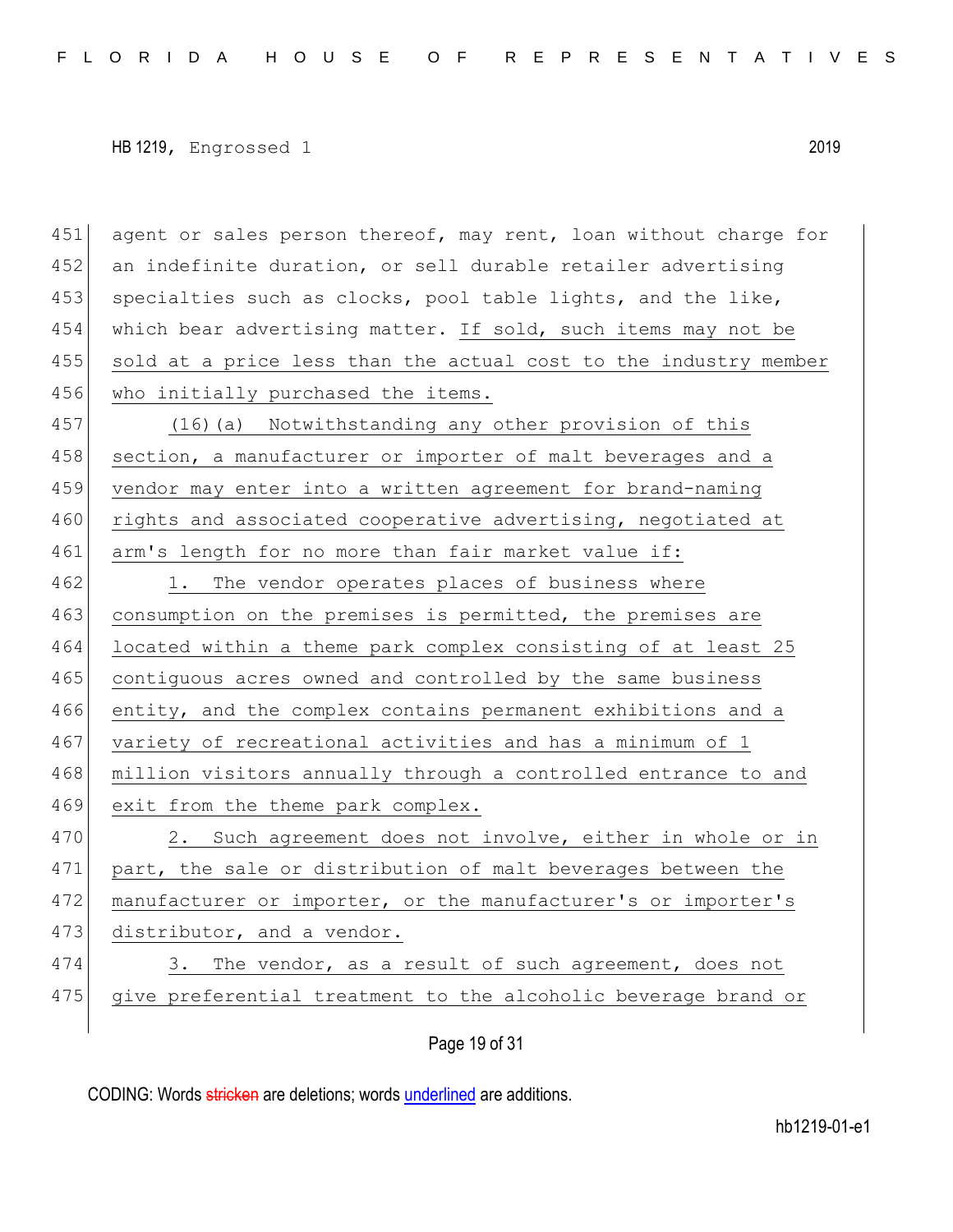| 476 | brands of the manufacturer or importer with whom the vendor has  |
|-----|------------------------------------------------------------------|
| 477 | entered into such agreement.                                     |
| 478 | 4. Such agreement does not limit, either directly or             |
| 479 | indirectly, the sale of alcoholic beverages of another           |
| 480 | manufacturer or importer, or distributor.                        |
| 481 | 5. Within 10 days after execution of such agreement, the         |
| 482 | vendor files with the division a description of the agreement    |
| 483 | which includes the location, dates, and the name of the          |
| 484 | manufacturer or importer that entered into the agreement.        |
| 485 |                                                                  |
| 486 | As used in this paragraph, the term "negotiated at arm's length" |
| 487 | means the negotiation of a business transaction by independent   |
| 488 | parties acting in each party's own individual self-interest and  |
| 489 | conducted as if the parties were strangers, so that no conflict  |
| 490 | of interest may arise.                                           |
| 491 | (b) A manufacturer or importer of malt beverages which is        |
| 492 | a party to a brand-naming rights agreement may not, either       |
| 493 | directly or indirectly, solicit or receive from any of its       |
| 494 | distributors any portion of the payment due from the             |
| 495 | manufacturer or importer of malt beverages to the vendor         |
| 496 | pursuant to such agreement. Such agreement exists solely between |
| 497 | the manufacturer and the vendor and does not, directly or        |
| 498 | indirectly, in any way obligate or place responsibility,         |
| 499 | financial or otherwise, upon a distributor.                      |
| 500 | Notwithstanding s. 561.29(3) and (4), a manufacturer<br>(C)      |
|     |                                                                  |

Page 20 of 31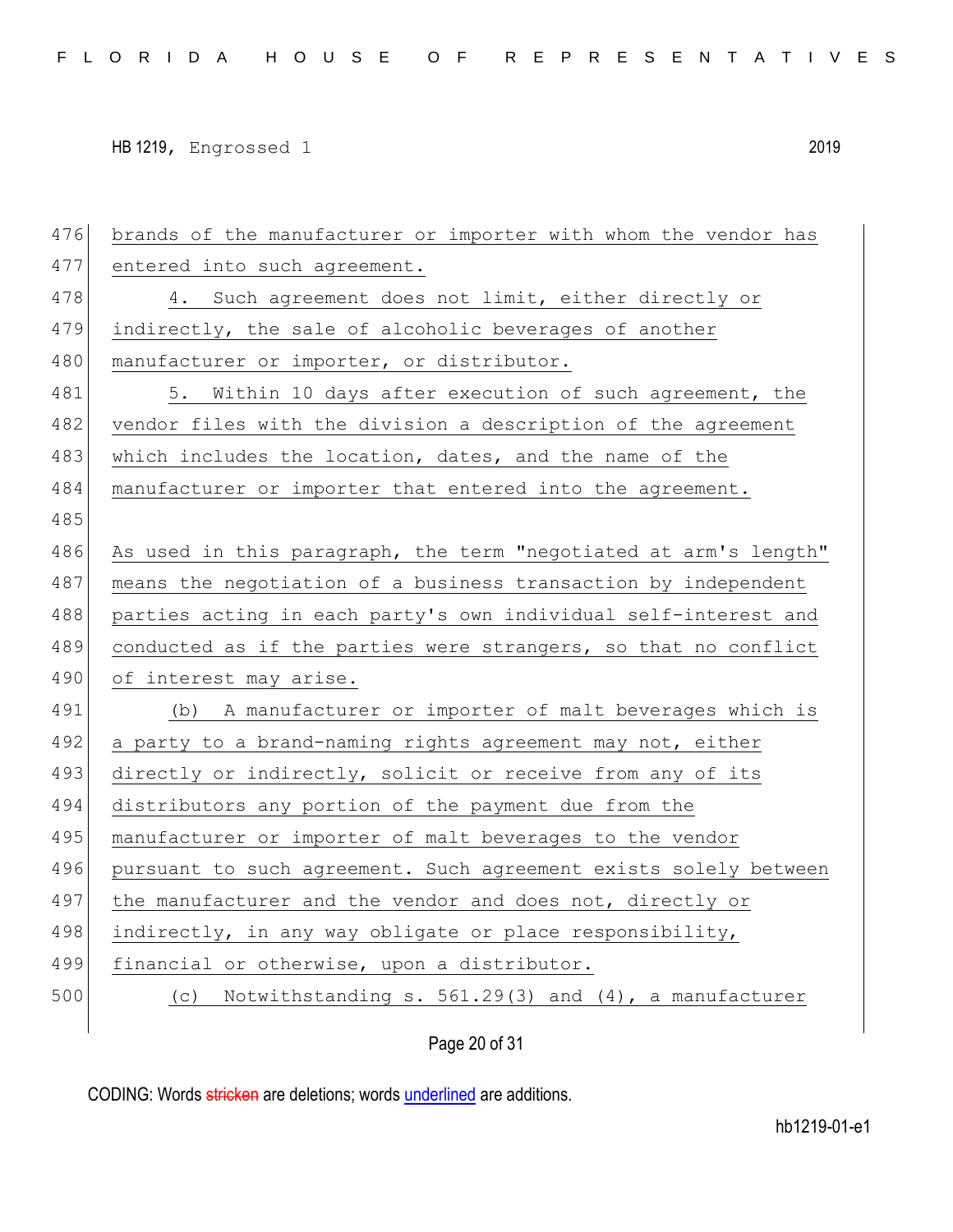501 of malt beverages, an importer of malt beverages, or a vendor 502 who violates this subsection is subject to: 503 1. A civil penalty of not more than \$25,000, for a first 504 violation. 505 2. A civil penalty of not more than \$100,000 for a second 506 violation occurring within 36 months after the date of the first 507 violation. 508 3. At the discretion of the division, in lieu of or in 509 addition to a civil penalty imposed under subparagraph 2., 510 suspension or revocation of the alcoholic beverage license for a 511 third or subsequent violation occurring within 36 months after 512 the date of the first violation. 513 514 A violation occurring more than 36 months after a first 515 violation is deemed a first violation under this paragraph. When 516 imposing a civil penalty within the ranges provided in 517 subparagraphs 1. and 2., the division may not impose a civil 518 penalty in an amount greater than the financial value of the 519 brand-naming rights agreement. 520 Section 5. Subsection (6) of section 562.34, Florida 521 Statutes, is amended to read: 522 562.34 Containers; seizure and forfeiture.— 523 (6) Notwithstanding the provisions of this section, it 524 shall not be unlawful for any person to have in her or his 525 possession, custody, or control a growler as described in s.

Page 21 of 31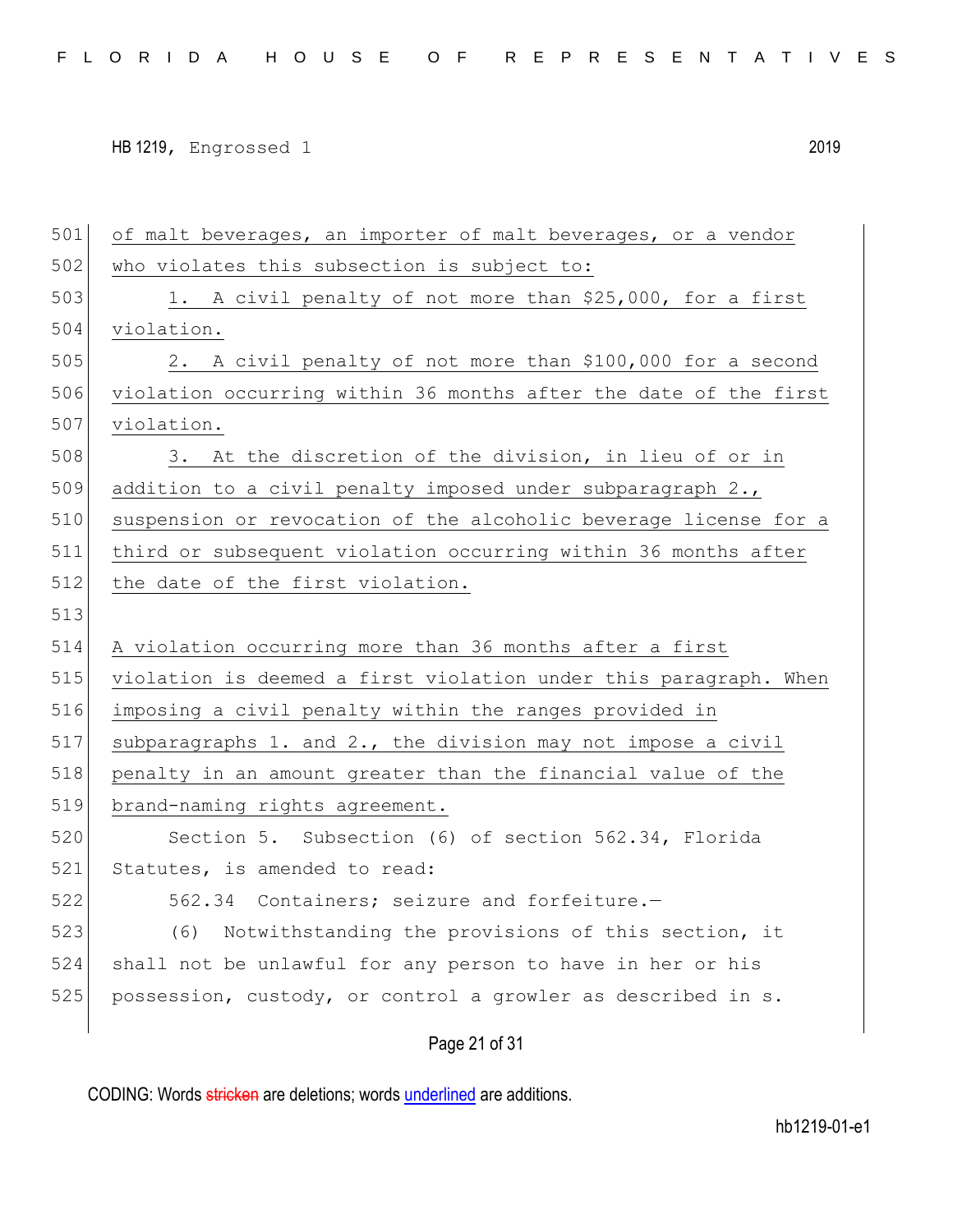526 563.06(7) or s. 564.055(1)(b), either full or empty, or to 527 transport such growler. 528 Section 6. Section 562.65, Florida Statutes, is created to 529 read: 530 562.65 Licensed premises of vendors; dogs and cats allowed 531 in designated areas.-532 (1) As used in this section, the term: 533 (a) "Division" means the Division of Alcoholic Beverages 534 and Tobacco of the Department of Business and Professional 535 Requlation. 536 (b) "Dog" means a dog that is domesticated and kept as a 537 household pet. 538 (c) "Cat" means a cat that is domesticated and kept as a 539 household pet. 540 (d) "Licensed premises" has the same meaning as provided 541 in s. 561.01(11). 542 (e) "Vendor" means a person who is licensed under the 543 Beverage Law to sell or serve alcoholic beverages for 544 consumption on the premises. The term includes a winery 545 qualifying as a certified Florida Farm Winery under s. 599.004. 546 (2) A vendor may allow dogs or cats in designated areas, 547 including certain indoor areas, of the licensed premises under 548 the following conditions: 549 (a) No more than 10 percent of the gross revenue of the 550 vendor's business may be from the sale of food consumed on the

Page 22 of 31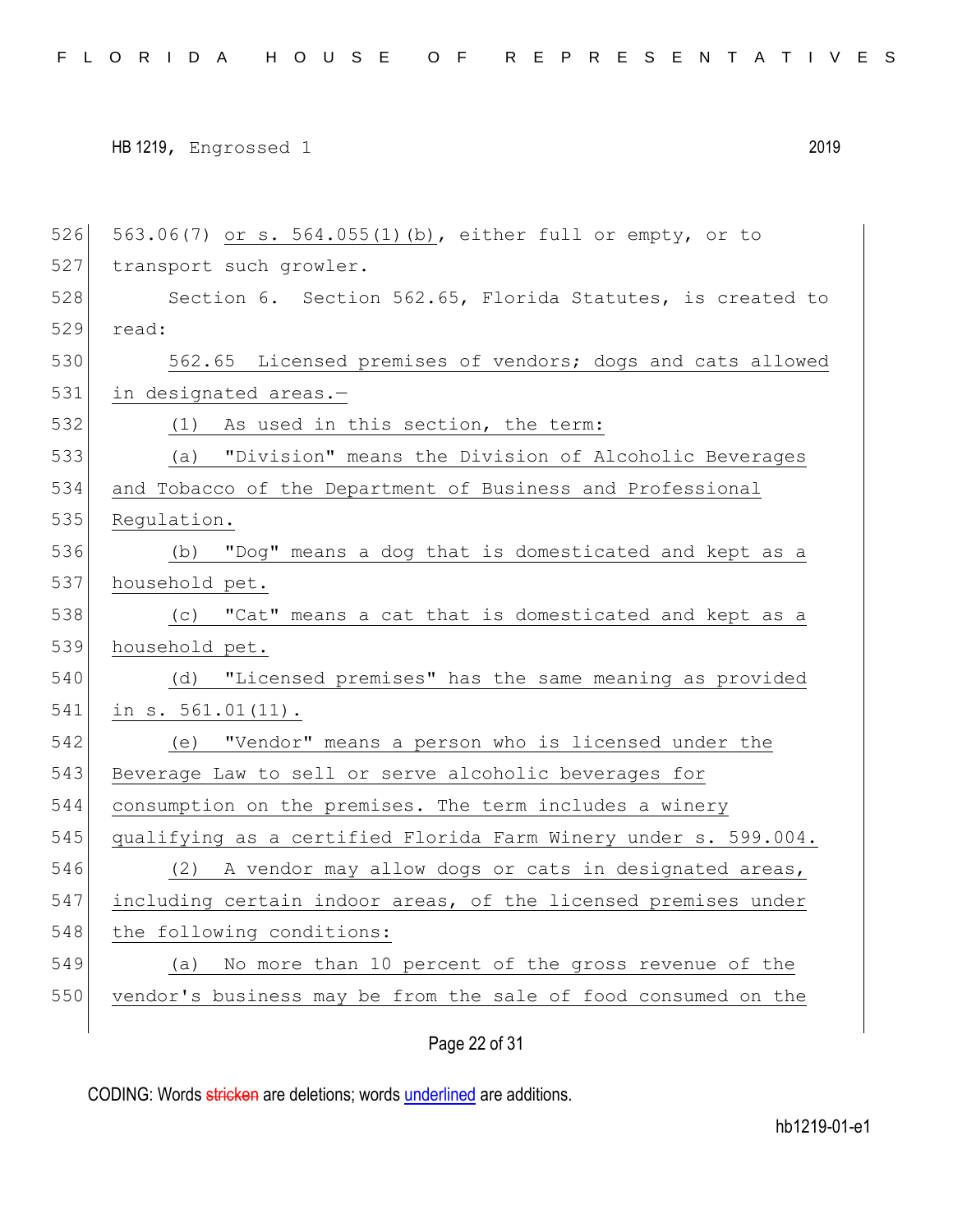551 licensed premises. Ice may not be considered food. 552 (b) Dogs must be kept on a leash at all times. 553 (c) Dogs or cats must be under reasonable control at all 554 times. 555 (d) Dogs or cats may not be on tables, bar tops, or other 556 furnishings. 557 (e) Dogs or cats may not be in any area of the licensed 558 premises where food is stored or prepared. 559 (f) Dog or cat waste must be removed immediately and the 560 area sanitized. 561 (g) Individuals may be held liable if they fail to follow 562 paragraphs  $(b)-(f)$  when that failure causes injury to another. 563 (3) The division may adopt reasonable rules to administer 564 this section. 565 Section 7. Subsection (6) of section 563.06, Florida 566 Statutes, is amended to read: 567 563.06 Malt beverages; imprint on individual container; 568 size of containers; exemptions.-569 (6) With the exception of growlers as described in 570 subsection (7), all malt beverages packaged in individual 571 containers sold or offered for sale by vendors at retail in this 572 state shall be in individual containers containing no more than 573 32 ounces of such malt beverages; however, nothing contained in 574 this section shall affect malt beverages packaged in bulk, in 575 kegs, or in barrels or in any individual container containing

#### Page 23 of 31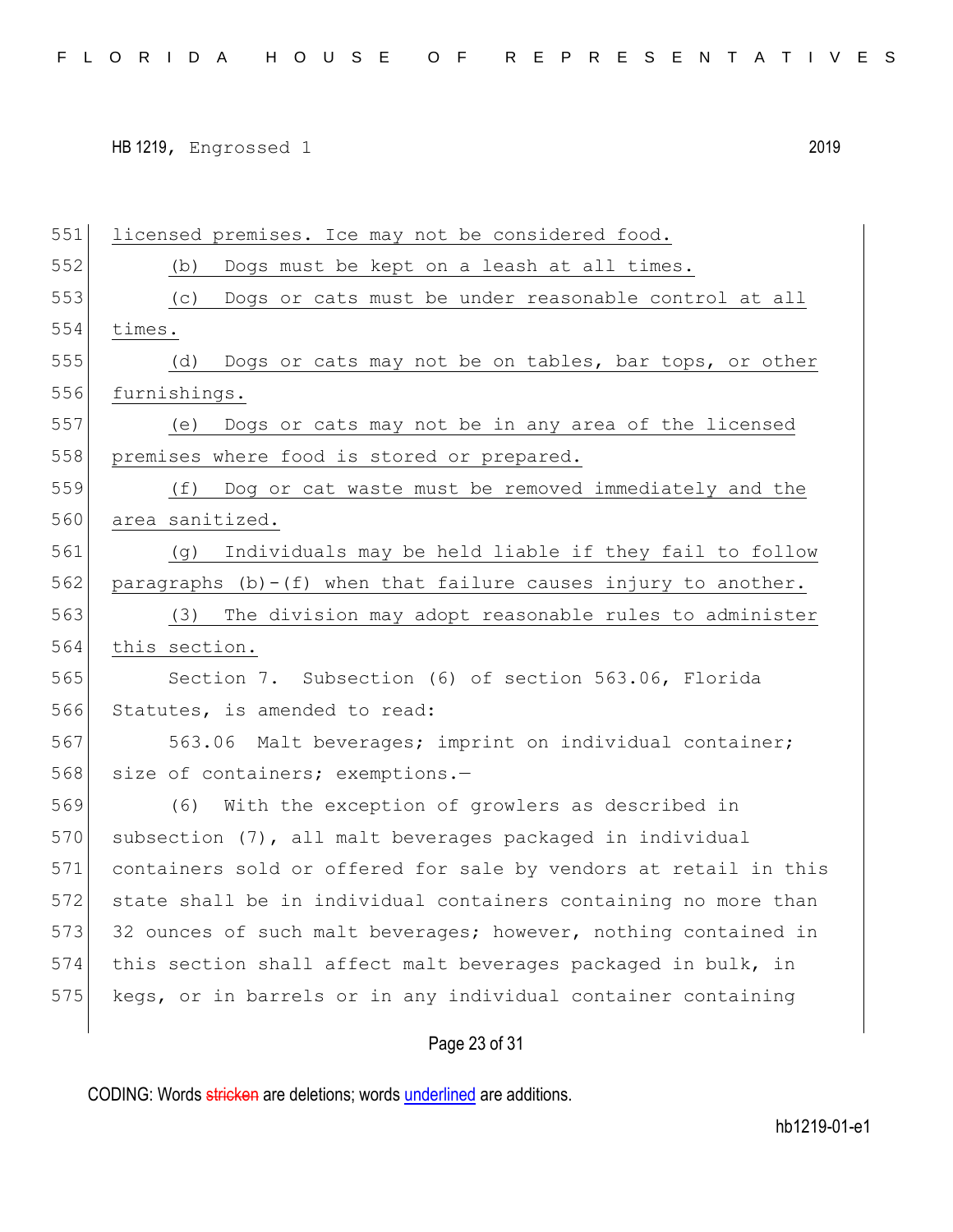```
HB 1219, Engrossed 1 2019
```
576 either 2 liters or 1 gallon or more of such malt beverage 577 regardless of individual container type. 578 Section 8. Section 564.05, Florida Statutes, is repealed. 579 Section 9. Section 564.055, Florida Statutes, is amended 580 to read: 581 564.055 Cider containers and growlers.-582 (1) Notwithstanding any other law to the contrary, cider, 583 as defined in s. 564.06(4), may be: 584 (a) Sold by vendors at retail in any size individual 585 container containing no more than 32 ounces of cider. 586 (b) Packaged, filled, refilled, or sold in a growler that 587 holds 32, 64, or 128 ounces of such cider, if it is filled at 588 the point of sale. 589 1. Cider packaged in a growler may be filled or refilled 590 by a licensed manufacturer of wine holding a vendor's license 591 under s. 561.221(1)(a), or any person authorized to fill or 592 refill a malt beverage growler under s. 563.06(7)(a) $1.-3.$ 593 2. The growler must include an imprint or label that 594 provides information specifying the name of the manufacturer, 595 the brand, and the anticipated percent of alcohol by volume of 596 the cider. The package must have an unbroken seal or be 597 incapable of being immediately consumed. 598 3. A licensee authorized to fill or refill growlers may 599 not use growlers for the purpose of distribution or sale outside 600 of the licensed manufacturing premises or licensed vendor

# Page 24 of 31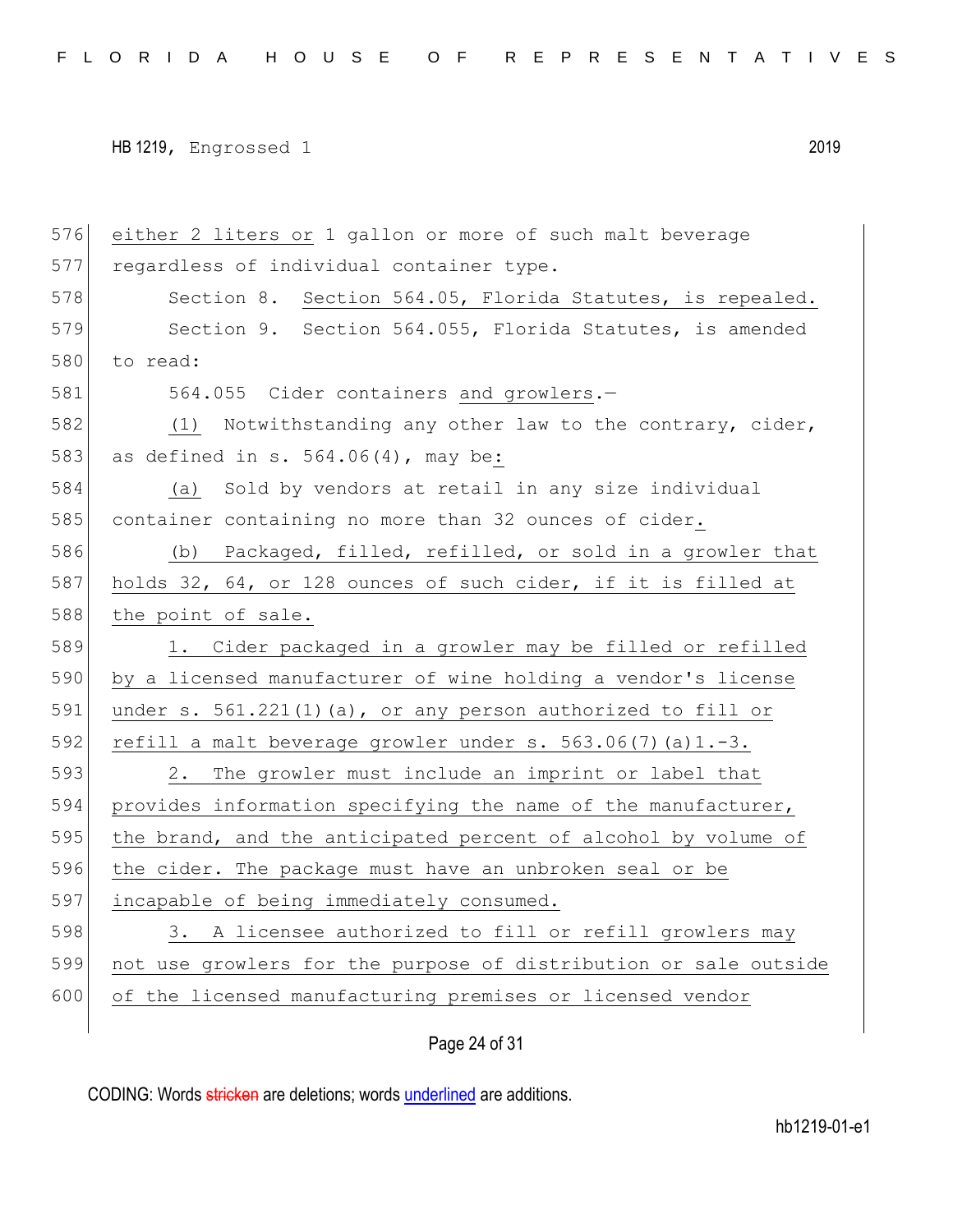601 premises.

602 4. A person, firm, or corporation, including its agents, 603 officers, or employees, that violates this subsection commits a 604 misdemeanor of the first degree, punishable as provided in s. 605 775.082 or s. 775.083, and the license held by the person, firm, 606 or corporation, if any, is subject to revocation or suspension 607 by the division. A person, firm, or corporation, including its 608 agents, officers, or employees, that violates subparagraph 2. is 609 subject to a fine by the division of up to \$250.

610 (2)  $\rightarrow$  however, This section does not prohibit cider from 611 being packaged and sold in bulk, in kegs or barrels, or in any 612 individual container that contains either 2 liters or 1 gallon 613 or more of cider, regardless of container type.

614 Section 10. Section 564.09, Florida Statutes, is amended  $615$  to read:

616 564.09 Restaurants; off-premises consumption of wine.-617 Notwithstanding any other provision of law, a restaurant 618 licensed to sell wine on the premises may permit a patron to 619 remove one unsealed bottle of wine for consumption off the 620 premises if the patron has purchased a  $f$ ull course meal  $621$  consisting of a salad or vegetable, entree, a beverage, and  $622$  bread and consumed a portion of the bottle of wine with such 623 meal on the restaurant premises. A partially consumed bottle of 624 wine that is to be removed from the premises must be securely 625 resealed by the licensee or its employees before removal from

#### Page 25 of 31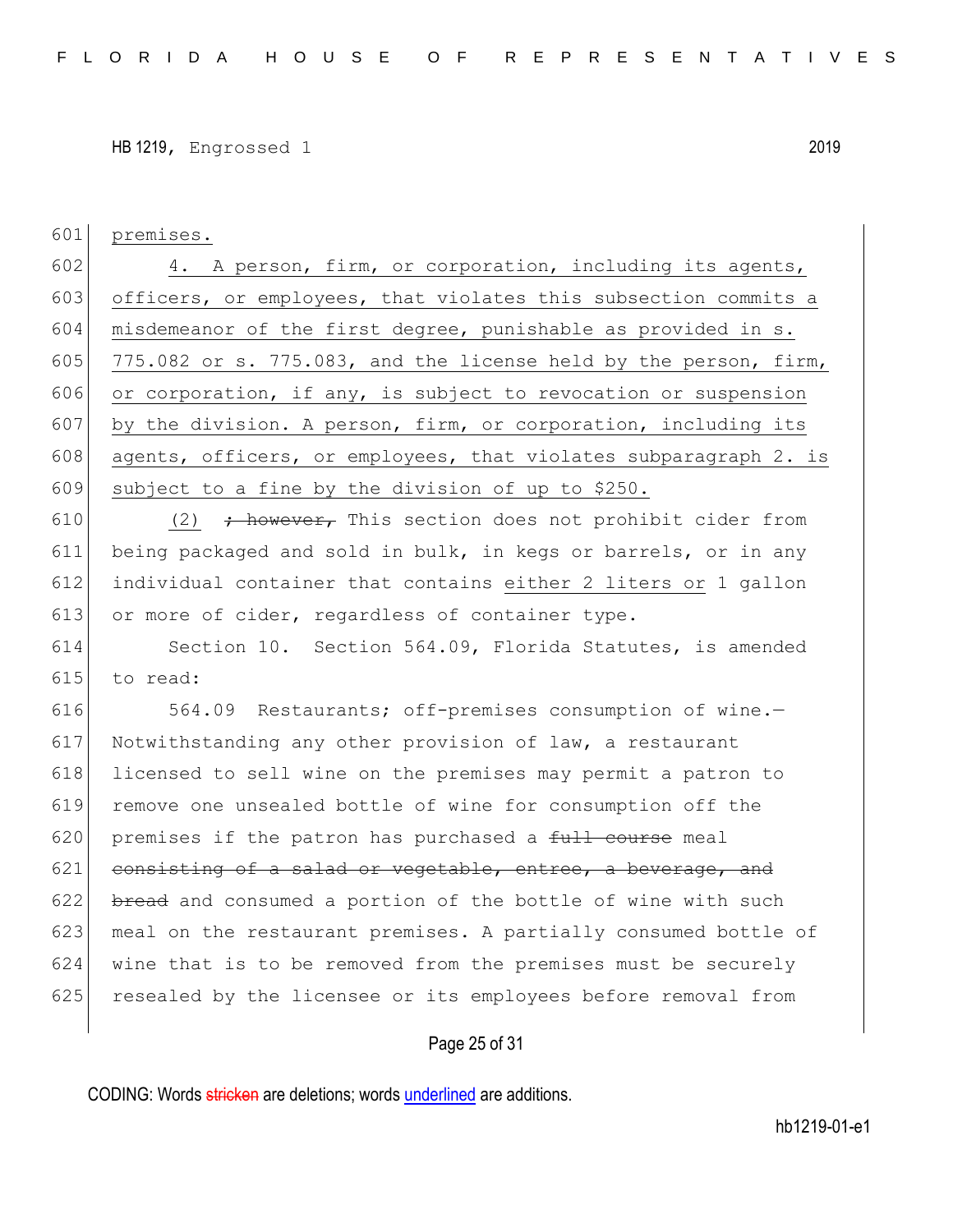626 the premises. The partially consumed bottle of wine shall be 627 placed in a bag or other container that is secured in such a 628 manner that it is visibly apparent if the container has been 629 subsequently opened or tampered with, and a dated receipt for 630 the bottle of wine and  $f_{\text{t}}$  course meal shall be provided by the 631 licensee and attached to the container. If transported in a 632 motor vehicle, the container with the resealed bottle of wine 633 must be placed in a locked glove compartment, a locked trunk, or 634 the area behind the last upright seat of a motor vehicle that is 635 not equipped with a trunk.

636 Section 11. Paragraphs (a) and (b) of subsection (1) and 637 subsections (2) and (5) of section 565.03, Florida Statutes, are 638 amended to read:

639 565.03 License fees; manufacturers, distributors, brokers, 640 sales agents, and importers of alcoholic beverages; vendor 641 licenses and fees; distilleries and craft distilleries.-

642 (1) As used in this section, the term:

643 (a) "Branded product" means any distilled spirits product 644 manufactured on site, or manufactured on site and blended on 645 site with other distilled spirits, which requires a federal 646 certificate and label approval by the Federal Alcohol 647 Administration Act or federal regulations.

648 (b) "Craft distillery" means a licensed distillery that 649 produces 250,000  $75,000$  or fewer gallons per calendar year of 650 distilled spirits on its premises, of which 60 percent of the

## Page 26 of 31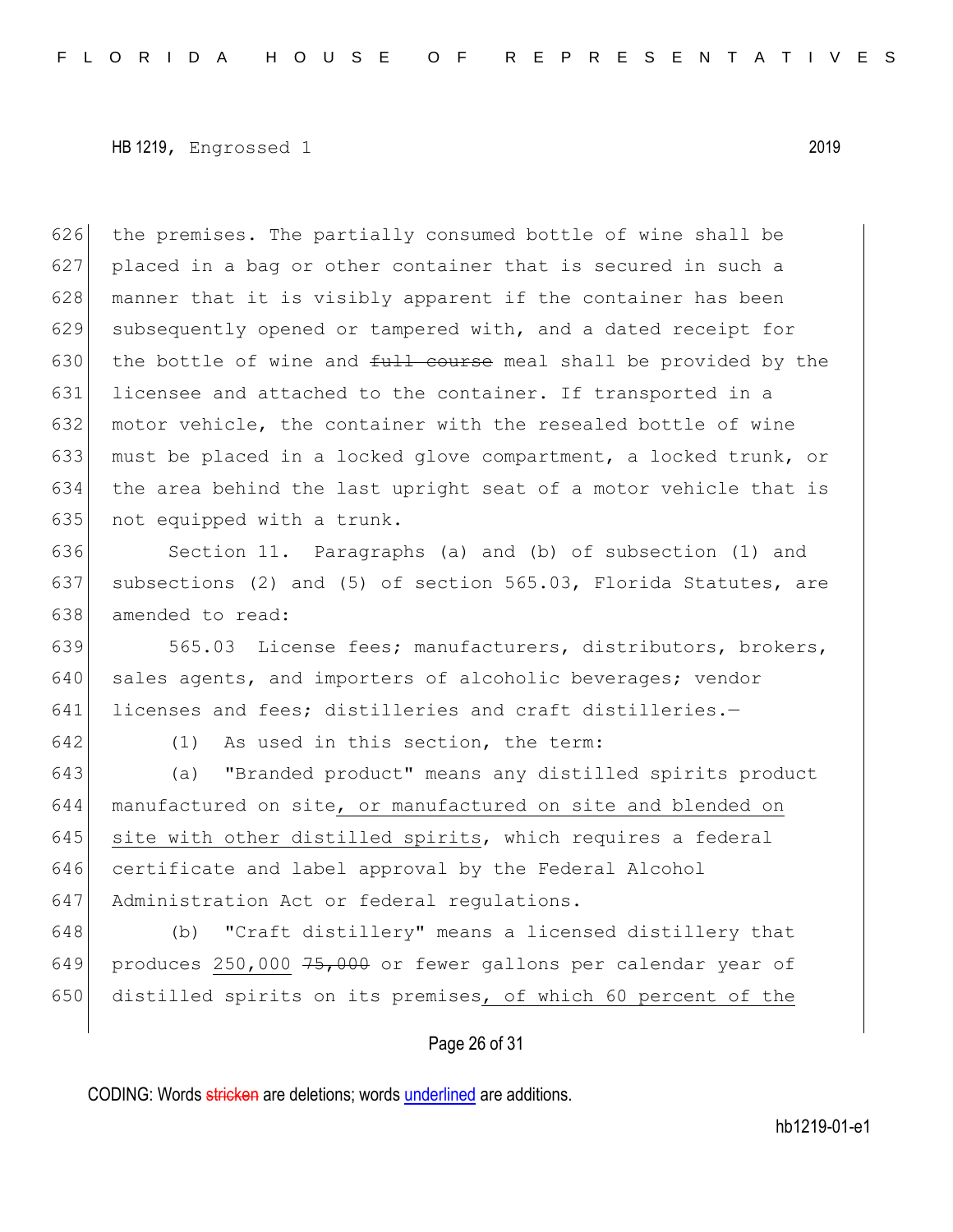651 distillery's blended spirits produced shall be made from state 652 agricultural products, and is designated as a craft distiller by 653 has notified the division upon notification in writing of its 654 decision to qualify as a craft distillery.

 (2)(a) A distillery or a craft distillery authorized to do business under the Beverage Law shall pay an annual state license tax for each plant or branch operating in the state, as 658 follows:

659 1. A distillery engaged in the business of manufacturing 660 distilled spirits: \$4,000.

661 2. A craft distillery engaged in the business of 662 manufacturing distilled spirits: \$1,000.

663 3. A person engaged in the business of rectifying and 664 blending spirituous liquors and nothing else: \$4,000.

665 (b) A licensed distillery or craft distillery may Persons 666 licensed under this section who are in the business of 667 distilling spirituous liquors may also engage in the business of 668 rectifying and blending spirituous liquors without the payment 669 of an additional license tax.

 (c) A craft distillery licensed under this section that is not licensed as a vendor under s. 561.221 may sell to consumers 672 under its craft distillery license, at its souvenir gift shop, 673 up to 75,000 gallons per calendar year of branded products distilled on its premises in this state in factory-sealed containers that are filled at the distillery for off-premises

#### Page 27 of 31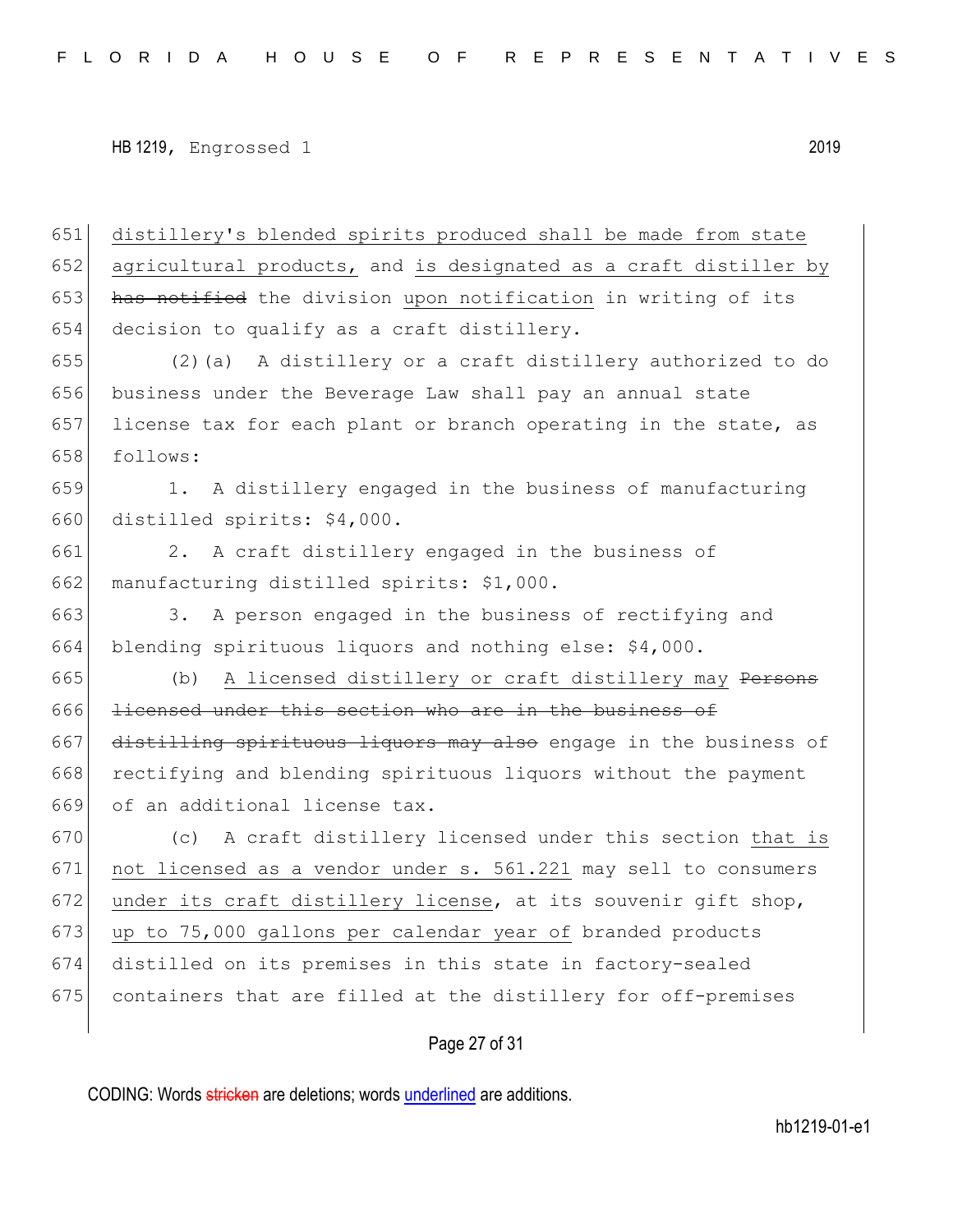676 consumption by consumers. Such sales are authorized only on 677 private property owned or leased by the craft distillery that is 678 contiguous to the craft distillery's licensed distillery 679 premises approved by the division in this state and included on 680 the sketch or diagram defining the licensed premises submitted 681 with the distillery's license application. All sketch or diagram 682 revisions by the distillery shall require the division's 683 approval verifying that the souvenir gift shop location operated 684 by the licensed distillery is owned or leased by the distillery 685 and on property contiguous to the distillery's production 686 building in this state.

687 1. A craft distillery may not sell under its craft 688 distillery license, other than under permits issued to the craft 689 distillery for fairs, trade shows, expositions, and festivals 690 pursuant to s. 561.221, any factory-sealed individual containers 691 of spirits to consumers in this state except in face-to-face 692 sales transactions with such consumers at the craft distillery's 693 licensed premises. Such containers must be in compliance with 694 the container limits in s. 565.10 who are making a purchase of  $695$  no more than six individual containers of each branded product.  $696$  2. Each container sold in face-to-face transactions with 697 consumers must comply with the container limits in s.  $565.10$ , 698 per calendar year for the consumer's personal use and not for 699 resale and who are present at the distillery's licensed premises 700 in this state.

Page 28 of 31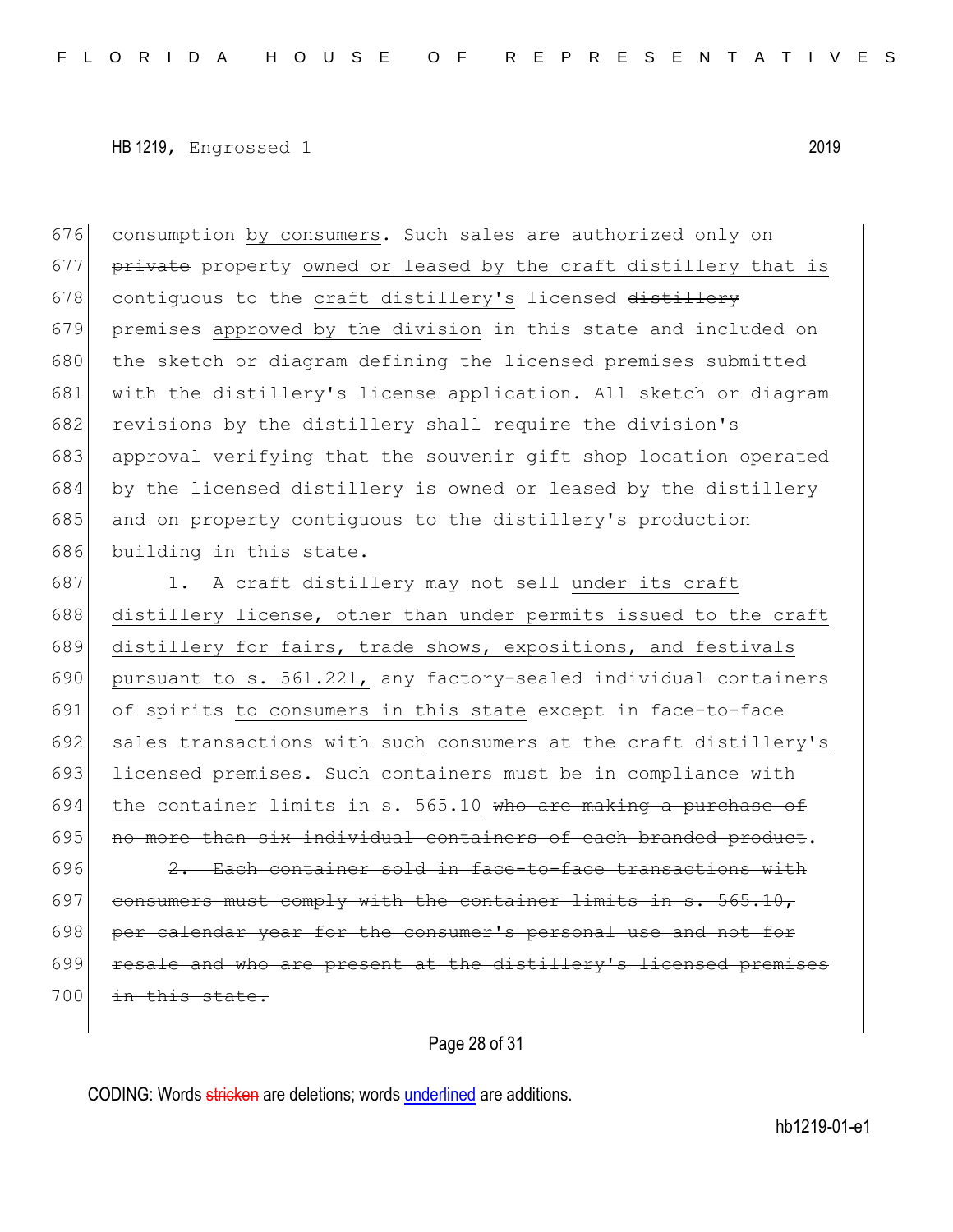701 2.3. A craft distillery licensed under this section must 702 report to the division within 5 days after it reaches the 703 production limitations provided in paragraph (1)(b). Any retail 704 sales under its craft distillery license to consumers at the 705 craft distillery's licensed premises are prohibited beginning 706 the day after it reaches the production limitation.

707 3.4. A craft distillery that has not been issued a 708 vendor's license under s. 561.221 may not ship or arrange to 709 ship any of its distilled spirits to consumers in this state and 710 may sell and deliver only to consumers within the state in a 711 face-to-face transaction at the distillery property. However, a 712 craft distillery distiller licensed under this section may ship, 713 arrange to ship, or deliver such spirits to manufacturers of 714 distilled spirits, wholesale distributors of distilled spirits, 715 state or federal bonded warehouses, and exporters, or consumers 716 located outside of the state; however, all such shipments must 717 comply with the laws where such products are scheduled to be 718 delivered for personal or commercial use.

719 4.5. Except as provided in subparagraph 5.  $6.$ , it is 720 unlawful to transfer a distillery license for a distillery that 721 produces 250,000  $75,000$  or fewer gallons per calendar year of 722 distilled spirits on its premises or any ownership interest in 723 such license to an individual or entity that has a direct or 724 indirect ownership interest in any distillery licensed in this 725 state; another state, territory, or country; or by the United

#### Page 29 of 31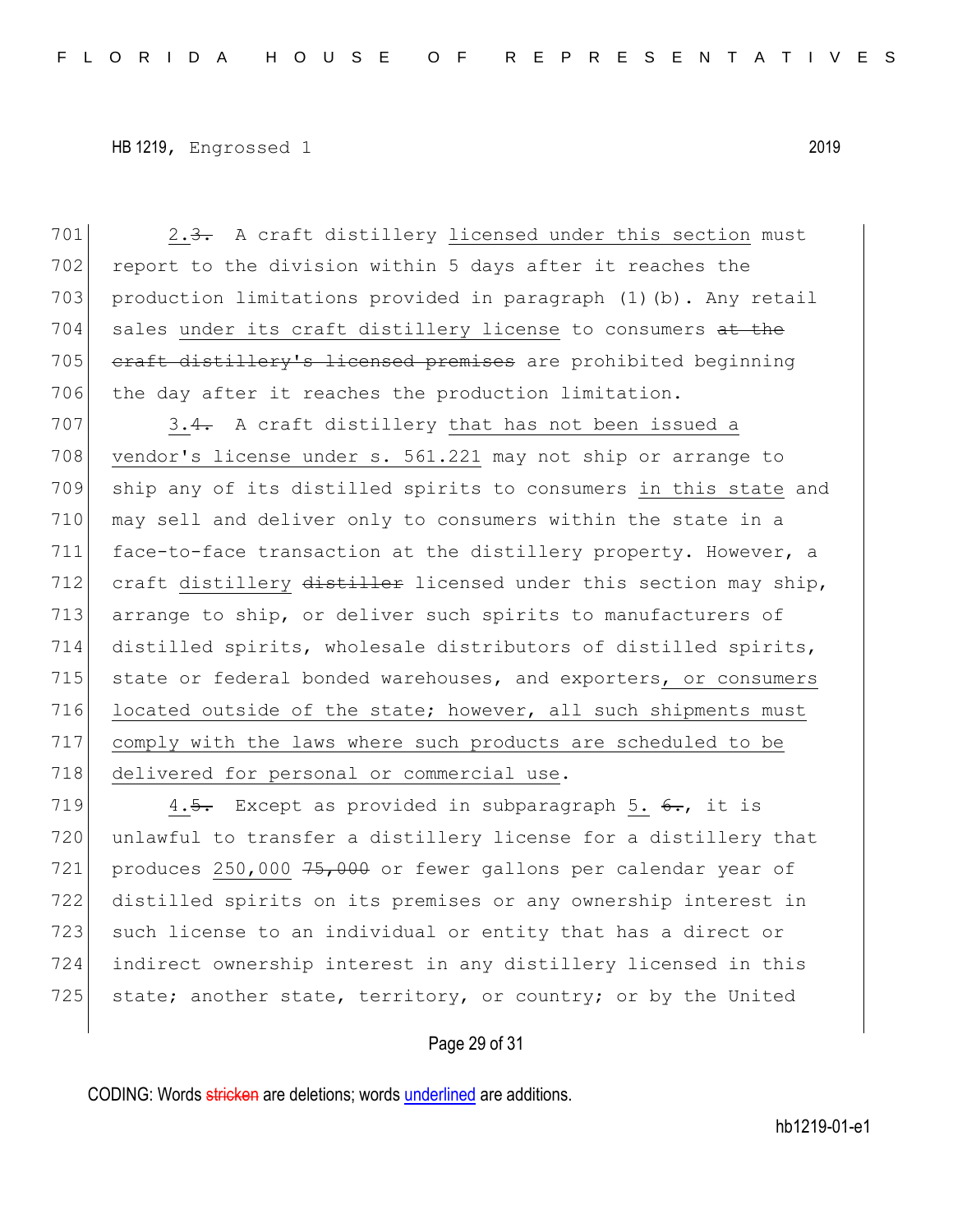726 States government to manufacture, blend, or rectify distilled 727 spirits for beverage purposes.

728 5.6. A craft distillery shall not have its ownership 729 affiliated with another distillery, unless such distillery 730 produces 250,000  $75,000$  or fewer gallons per calendar year of 731 distilled spirits on each of its premises in this state or in 732 another state, territory, or country.

733 6. A craft distillery may transfer up to 75,000 gallons 734 per calendar year of distilled spirits that it manufactures from 735 its federal bonded space, nonbonded space at its licensed 736 premises, or storage areas to its souvenir gift shop.

737 (5) A craft distillery transferring distilled spirits to 738 its retail areas pursuant to s.  $561.221(1)$  (a) making sales under 739 paragraph  $(2)$  (c) is responsible for submitting any excise taxes 740 due to the state on distilled spirits on beverages under the 741 Beverage Law with  $\frac{1}{2}$  its monthly report to the division with any 742 tax payments due to the state.

743 Section 12. Section 565.17, Florida Statutes, is amended 744 to read:

745 565.17 Beverage tastings by distributors, craft 746 distilleries, and vendors.—A licensed distributor of spirituous 747 beverages, a craft distillery, as defined in s. 565.03, or any 748 vendor<sub> $\tau$ </sub> is authorized to conduct spirituous beverage tastings 749 upon any licensed premises authorized to sell spirituous 750 beverages by package or for consumption on premises without

Page 30 of 31